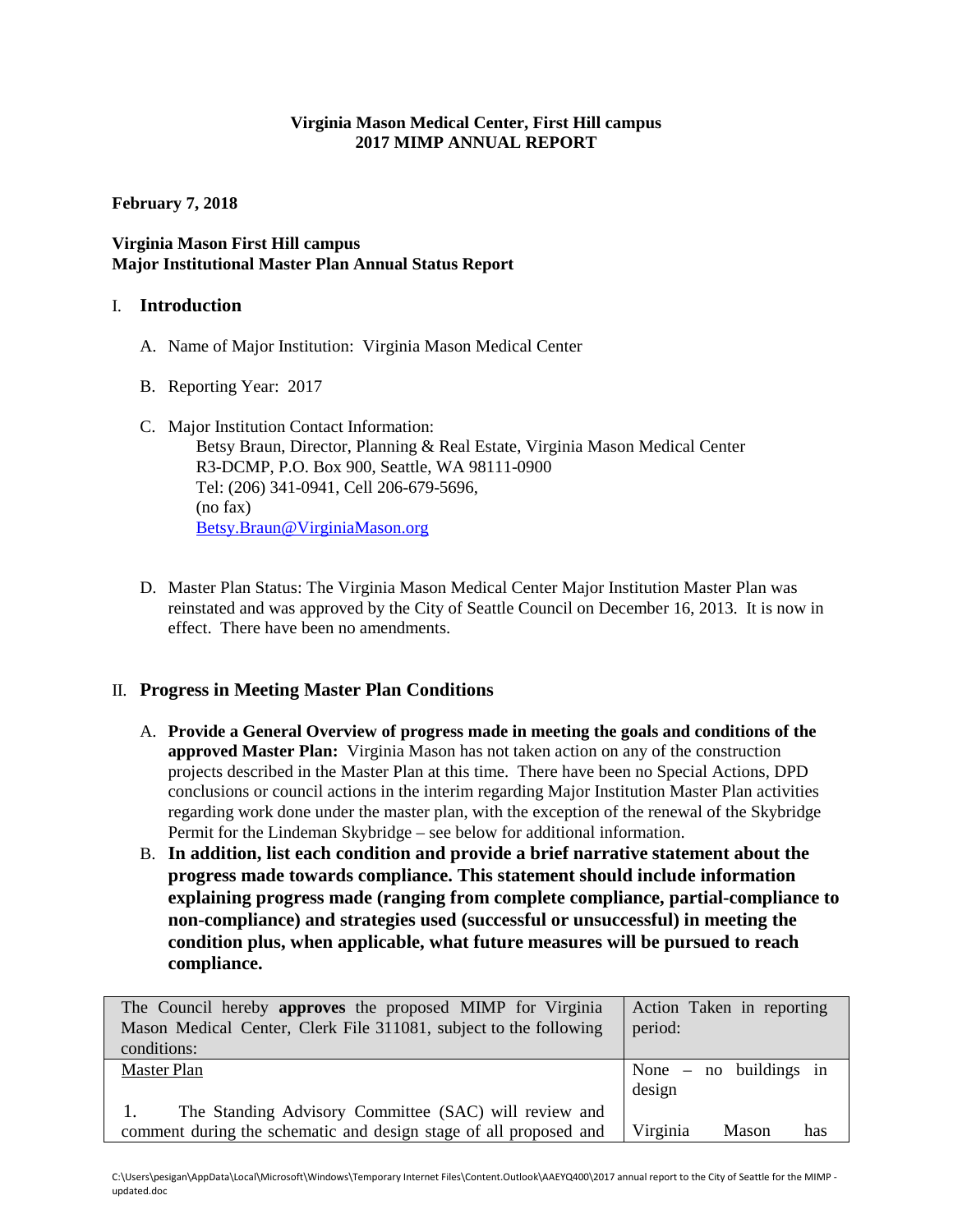| potential projects intended for submission of applications to the City<br>as follows: Any proposal for a new structure greater than 4,000<br>square feet or building addition greater than 4,000 square feet;<br>proposed alley vacation petitions; and proposed street use term<br>permits for skybridges. Design and schematics shall include future<br>mechanical rooftop screening. The SAC will use the Design<br>Guidelines checklist (Appendix E) for evaluation of all planned and<br>potential projects outlined in the MIMP.                                                                                                                                                                                                                                                                                                                                                                                                                                                                                            | submitted the $(20)$<br>year<br>request<br>the<br>to<br>renew<br>existing Lindeman Pavilion<br>skybridge to the City in<br>April of 2015 for a third ten<br>year term. The legislation<br>approving its extension for<br>the remaining 10 years of<br>its permit was approved and<br>signed on October 11, 2017.<br>The Skybridge permit will<br>end in 2025. |
|-----------------------------------------------------------------------------------------------------------------------------------------------------------------------------------------------------------------------------------------------------------------------------------------------------------------------------------------------------------------------------------------------------------------------------------------------------------------------------------------------------------------------------------------------------------------------------------------------------------------------------------------------------------------------------------------------------------------------------------------------------------------------------------------------------------------------------------------------------------------------------------------------------------------------------------------------------------------------------------------------------------------------------------|---------------------------------------------------------------------------------------------------------------------------------------------------------------------------------------------------------------------------------------------------------------------------------------------------------------------------------------------------------------|
| 2.<br>The goal for the TMP is to maintain the employee<br>SOV rate below 30 percent.                                                                                                                                                                                                                                                                                                                                                                                                                                                                                                                                                                                                                                                                                                                                                                                                                                                                                                                                              | Please refer to section V<br>below.                                                                                                                                                                                                                                                                                                                           |
| 3.<br>Prior to Master Use Permit submittal of the Madison block<br>redevelopment, submit to SDOT for review and acceptance a concept<br>streetscape design plan for the north side of Madison Street between<br>Boren and Terry Avenues. Virginia Mason shall submit a draft of the<br>Plan to the SAC for its review and comment concurrent with review by<br>SDOT.<br>The plan shall be consistent with the provisions of the Seattle<br>Right-of-Way Improvements Manual. Elements of the plan must<br>include, but are not limited to: a minimum 18-foot-wide sidewalk;<br>street trees and landscaping; continuous facade-mounted overhead<br>weather protection; seating and leaning rails; pedestrian scaled lighting;<br>transit patron amenities, such as real-time bus arrival displays; and<br>wayfinding that directs pedestrians to campus uses and the Bus Rapid<br>Transit on Madison, as well as other transit options, such as the First<br>Hill Street Car and transit connections to Sound Transit light rail. | No action in reporting period                                                                                                                                                                                                                                                                                                                                 |
| $\overline{4}$ .<br>Prior to approval of the first Master Use Permit for<br>development under the final MIMP, submit to DPD for review and<br>approval a comprehensive wayfinding plan incorporating entry points to<br>and through the campus for pedestrians, bicyclists and motorists. DPD<br>shall consult with SDOT in its review. Virginia Mason shall submit a<br>draft of the Plan to the SAC for its review and comment concurrent with<br>review by SDOT.                                                                                                                                                                                                                                                                                                                                                                                                                                                                                                                                                               | No action in reporting period                                                                                                                                                                                                                                                                                                                                 |
| 5.<br>Virginia Mason shall coordinate with King County Metro to<br>ensure existing transit stops are not impacted by development<br>6.                                                                                                                                                                                                                                                                                                                                                                                                                                                                                                                                                                                                                                                                                                                                                                                                                                                                                            | Virginia Mason has been<br>coordinating with the City<br>and County over the<br>relocation of existing transit<br>stops on Madison Street due<br>to the Bus Rapid Transit "G"<br>line during the reporting<br>period. This project is<br>delayed, pending funding.<br>No action in reporting period.                                                          |
| Current transit stops shall be incorporated into street<br>improvement plans that are submitted with development. Amenities,                                                                                                                                                                                                                                                                                                                                                                                                                                                                                                                                                                                                                                                                                                                                                                                                                                                                                                      |                                                                                                                                                                                                                                                                                                                                                               |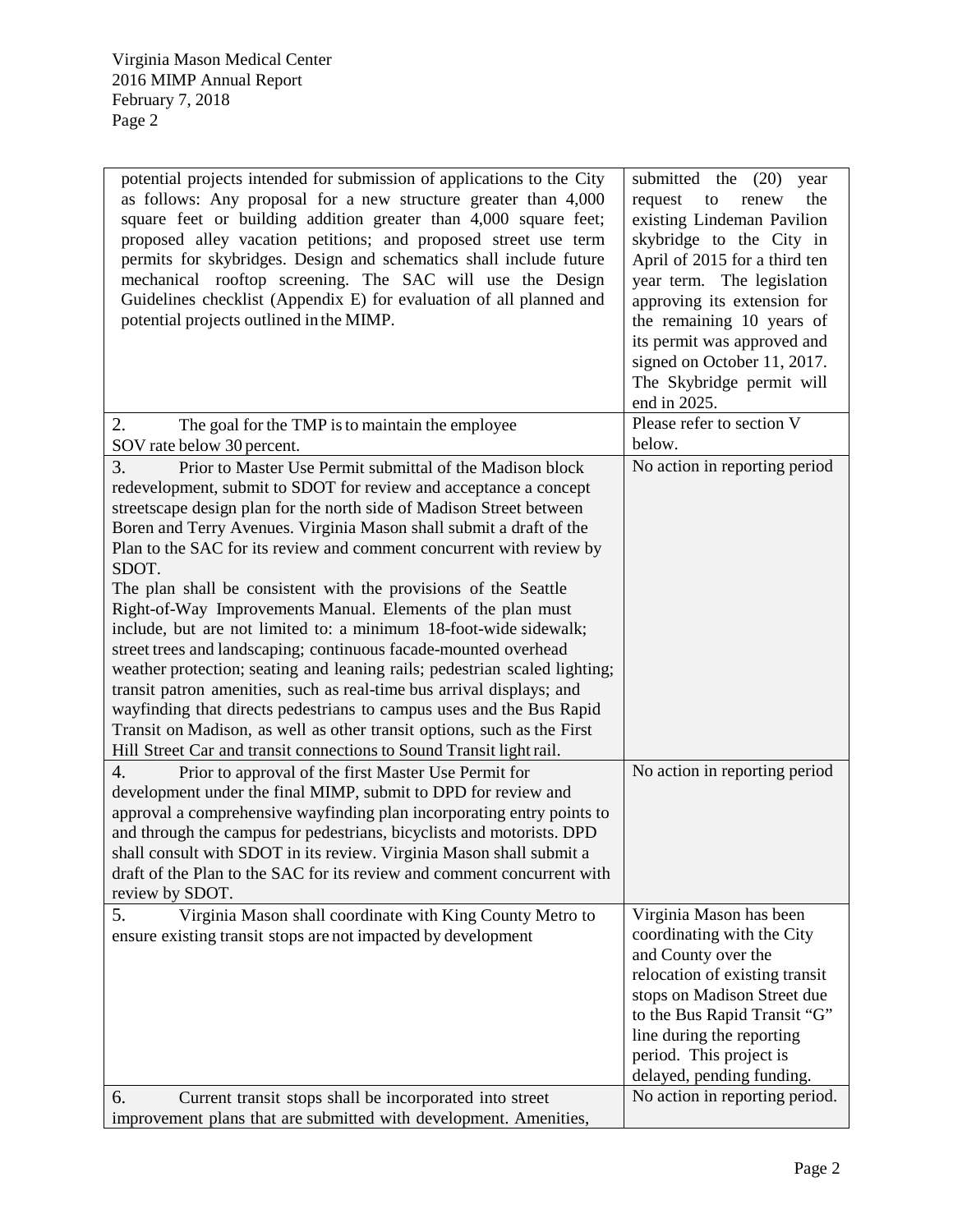| such as benches and landscaping, should be provided and maintained by<br>Virginia Mason                                                                                                                                                                                                                                                                                                                                                                                                                                                                                                                                                                                                                                                                                                                                                                                                                                                                                                                         |                               |
|-----------------------------------------------------------------------------------------------------------------------------------------------------------------------------------------------------------------------------------------------------------------------------------------------------------------------------------------------------------------------------------------------------------------------------------------------------------------------------------------------------------------------------------------------------------------------------------------------------------------------------------------------------------------------------------------------------------------------------------------------------------------------------------------------------------------------------------------------------------------------------------------------------------------------------------------------------------------------------------------------------------------|-------------------------------|
| Virginia Mason shall provide and maintain recycling and trash<br>7.<br>receptacles at any bus stop directly abutting Virginia Mason<br>development.                                                                                                                                                                                                                                                                                                                                                                                                                                                                                                                                                                                                                                                                                                                                                                                                                                                             | Complying                     |
| 8.<br>Prior to issuance of a Master Use Permit for redevelopment<br>of the Lindeman block, Virginia Mason shall present the open space<br>plan to the SAC and Horizon House for review and comment and obtain<br>DPD approval of the plan. Provision of a total of 10,000 square feet of<br>open space on this block is a requirement of development approval of the<br>plan                                                                                                                                                                                                                                                                                                                                                                                                                                                                                                                                                                                                                                    | No action in reporting period |
| 9.<br>In the event a development footprint on the Lindeman block<br>would preclude 10,000 square feet of public open space on that block,<br>Virginia Mason shall submit a plan for review and comment by the SAC<br>that shows Virginia Mason's actual open space plan for this site and<br>where the remaining open space requirement would be provided. Prior to<br>issuance of a Master Use Permit for the Lindeman block site, or for any<br>development or addition exceeding 4,000 square feet on the site,<br>Virginia Mason shall present the open space plan to the SAC for review<br>and comment and obtain DPD approval of the plan. Provision of this<br>open space shall be a requirement of development approval of the plan.<br>Relocation of open space from the Lindeman Pavilion block to another<br>location within the campus shall include an open space concept plan,<br>including a Shadow Study, for the new location and will be reviewed as<br>a minor amendment to the Master Plan. | No action in reporting period |
| 10.<br>No un-modulated facade shall exceed 110 feet in length.<br>Modulation shall be achieved by stepping back or projecting forward<br>sections of building facades. Modulation shall be perceivable at the<br>building block scale, which is identified in the Design Guidelines as<br>200-400 feet.                                                                                                                                                                                                                                                                                                                                                                                                                                                                                                                                                                                                                                                                                                         | No action in reporting period |
| 11.<br>With each Master Use Permit application, and each skybridge<br>term permit application, Virginia Mason shall provide an updated view<br>corridor analysis for that specific project.                                                                                                                                                                                                                                                                                                                                                                                                                                                                                                                                                                                                                                                                                                                                                                                                                     | No action in reporting period |
| 12.<br>Specific buildings have been conditioned to have lower height<br>limits than MIO 240 (Benaroya Institute, Lindeman, Jones Pavilion and<br>the Baroness Hotel). Conditioned heights are shown on page 47 of the<br>MIMP. Existing buildings, and any future buildings that have not been<br>identified in the MIMP, may not exceed the conditioned height limits on<br>these sites. Any request to change the conditioned heights shall require a<br>major amendment to the MIMP.                                                                                                                                                                                                                                                                                                                                                                                                                                                                                                                         | No action in reporting period |
| 13.<br>No new surface parking lots are included in the MIMP. Any<br>change of use within the MIO to surface parking for up to six months<br>shall be considered a minor amendment to the MIMP. Such a change of<br>use for a period greater than six months shall be considered a major<br>amendment.                                                                                                                                                                                                                                                                                                                                                                                                                                                                                                                                                                                                                                                                                                           | No action in reporting period |
| 14.<br>For new construction, the mechanical equipment, screening,<br>and penthouses, with the exception of minor plumbing and ventilation                                                                                                                                                                                                                                                                                                                                                                                                                                                                                                                                                                                                                                                                                                                                                                                                                                                                       | No action in reporting period |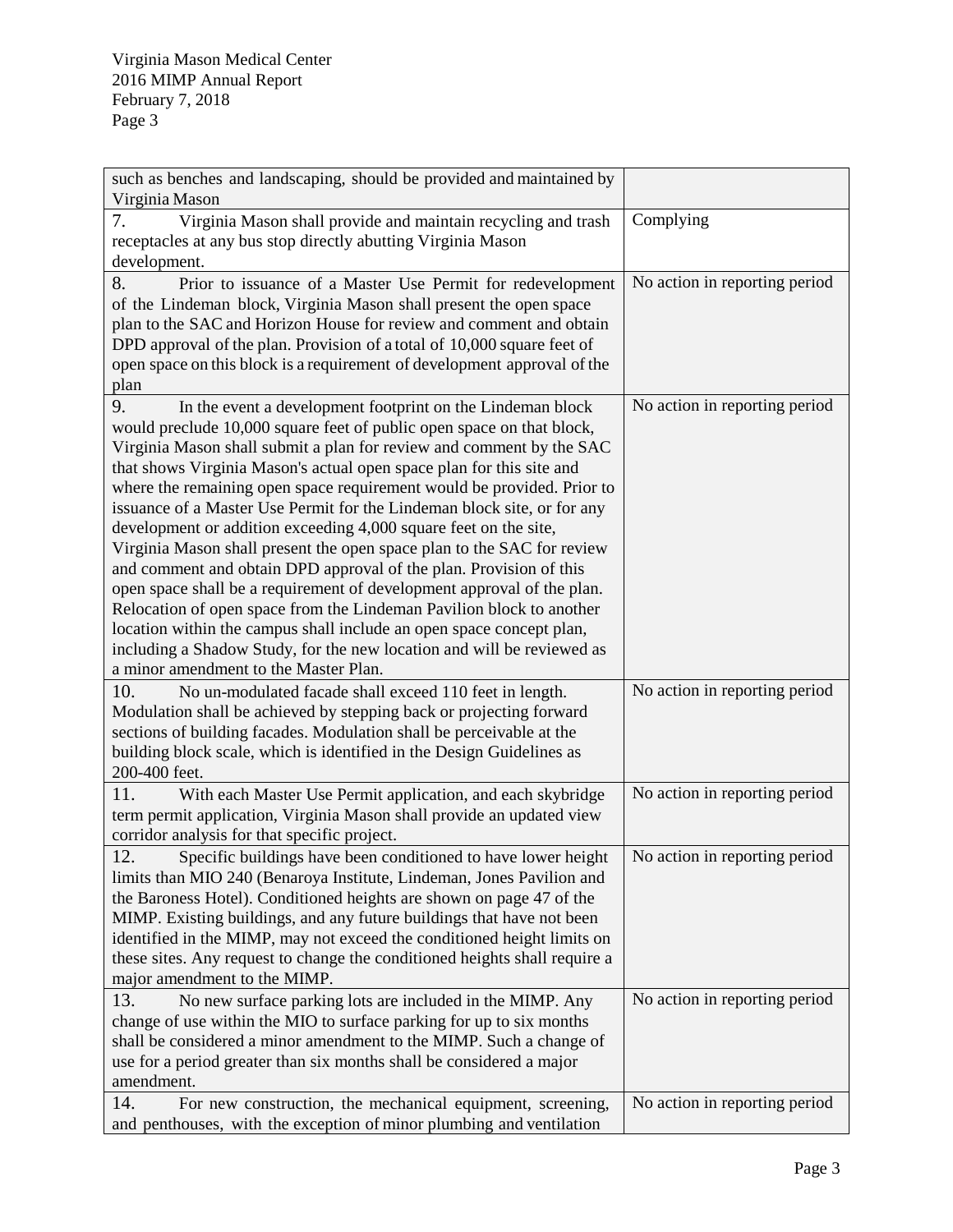| stacks, may not exceed the MIO height limit of 240 feet or the<br>conditioned height, whichever is lower.                                                                                                                                                                                                                                                                                                                                                                                                                                                                                                                                                                                                                                            |                                                                                                                                                 |
|------------------------------------------------------------------------------------------------------------------------------------------------------------------------------------------------------------------------------------------------------------------------------------------------------------------------------------------------------------------------------------------------------------------------------------------------------------------------------------------------------------------------------------------------------------------------------------------------------------------------------------------------------------------------------------------------------------------------------------------------------|-------------------------------------------------------------------------------------------------------------------------------------------------|
| 15.<br>With each subsequent Master Use Permit application,<br>Virginia Mason shall provide an analysis of the impacts of parking<br>driveways, loading and service area drives, and pick-up/drop- off areas<br>on pedestrian and vehicular flow on the surrounding sidewalks and<br>streets. Appropriate design measures shall be identified and<br>implemented to avoid adverse impacts to pedestrians, bicyclists and<br>motorists.                                                                                                                                                                                                                                                                                                                | No action in reporting period                                                                                                                   |
| 16.<br>Five years after the effective date of the MIMP, and every five<br>years thereafter, Virginia Mason shall hold a public meeting to review<br>its annual report and other information intended to illustrate the status of<br>MIMP implementation. The meeting shall be held in conjunction with a<br>meeting of the SAC, and shall be widely advertised to the surrounding<br>community and include the opportunity for public comment.                                                                                                                                                                                                                                                                                                       | No action in reporting period,<br>other than the annual SAC<br>meeting, which was open to<br>the public. The next public<br>meeting is in 2018. |
| <b>Revisions to MIMP Text</b><br>17.<br>Revise page 32, text under Proposed Structure Setbacks,<br>Figures 10 and 14 and Table 8 of the Final MIMP to state and show<br>graphically that the future building located on the Ninth Avenue<br>Garage redevelopment site will have a maximum depth (east/west) of<br>93 feet. The east and west lower and upper level building setbacks<br>shall be based on the merits of the building design and by balancing the<br>needs of the residents to the west and the needs of the pedestrian<br>experience on 9th Avenue. A minimum setback of seven feet shall be<br>required for portions of the building 45 feet or less in height and 12<br>feet for portions of the building above 45 feet in height. | Completed in 2013 during<br>production of the final<br>compiled master plan.                                                                    |
| 18.<br>Revise Figure 10 (page 34 of MIMP) to remove the area that<br>appears to be an alley but is actually an existing driveway, and correct<br>the setbacks shown on the east side of the Cassel Crag/Blackford Hall<br>site to 7' for portions of building $\langle 45' \rangle$ and 20' for portions of building<br>$>45'$ .                                                                                                                                                                                                                                                                                                                                                                                                                     | Completed in 2013 during<br>production of the final<br>compiled master plan.                                                                    |
| 19.<br>Revise Figure 12 (page 37 of MIMP) to remove the notation of<br>"alley" on the east side of the Cassel Crag/Blackford Hall site. The area<br>is an existing driveway.                                                                                                                                                                                                                                                                                                                                                                                                                                                                                                                                                                         | Completed in 2013 during<br>production of the final<br>compiled master plan.                                                                    |
| 20.<br>Revise Table 6 (page 37 of MIMP) Proposed Building<br>Setbacks - Cassel Crag/Blackford Hall Block, row labeled "Abutting an<br>Alley". Replace this label with "Abutting an Interior Lot Line". The<br>Code language shall read "Land Use Code requires 7' average/5'<br>minimum setback for portions of buildings <45' in height and 20' for<br>portions of buildings >45' in height". The "Street/Avenue" column shall<br>be changed from "Alley" to "Interior Lot Line". In the columns under<br>Virginia Mason's proposal, change "O" to "7" feet for portions of<br>structure $\langle 45' \rangle$ and change "10" to "20" feet for portions $>45'$ .                                                                                   | Completed in 2013 during<br>production of the final<br>compiled master plan.                                                                    |
| On page 50 of the MIMP under Street-Level Uses and Facades<br>21.<br>in NC zones, the last sentence of the second paragraph shall be amended                                                                                                                                                                                                                                                                                                                                                                                                                                                                                                                                                                                                         | Completed in 2013 during<br>production of the final                                                                                             |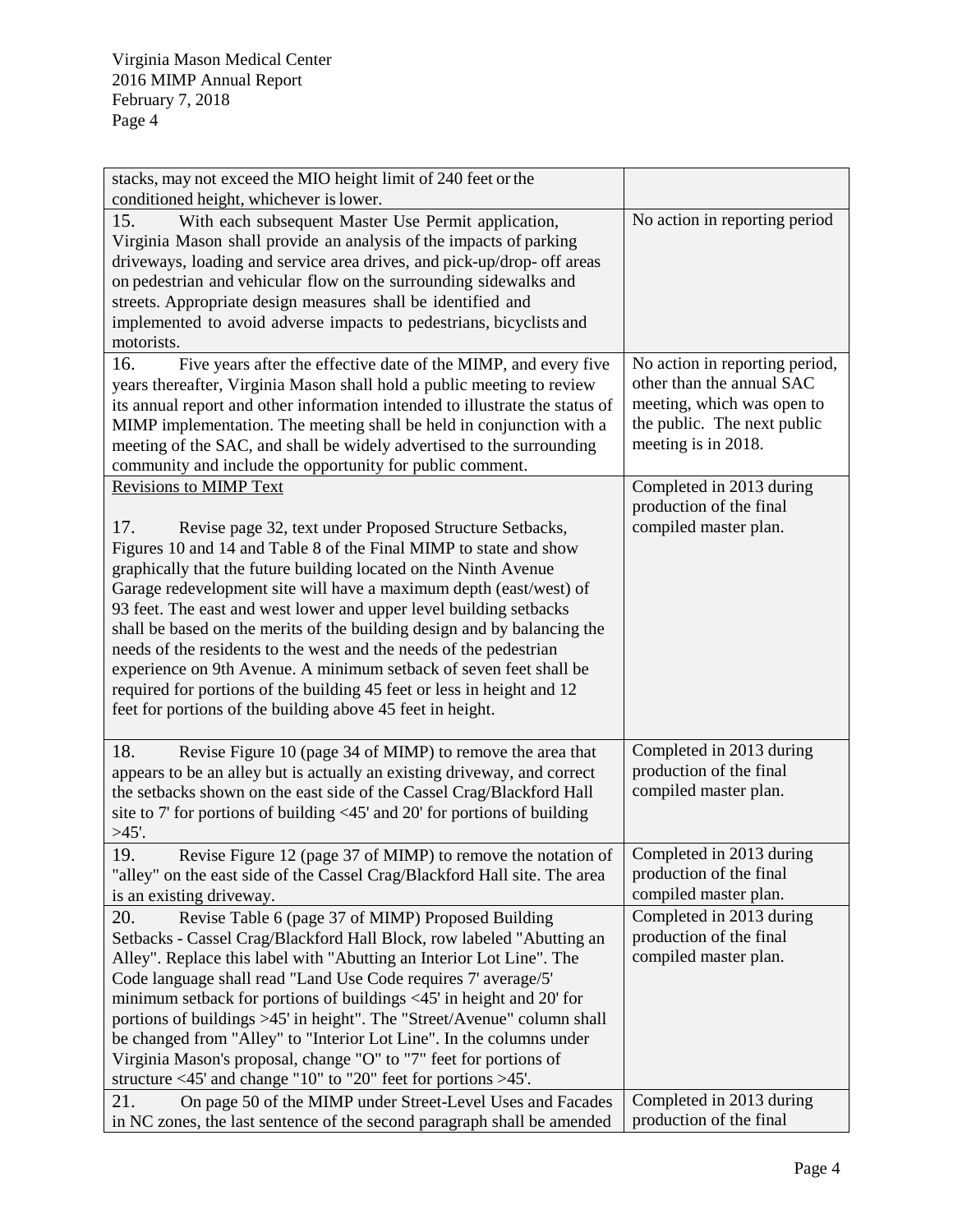| as follows:                                                                                                                                                                                                                                                                                                                                                                                                                                                                                                                                                                                                                                                                                                                                                                                                                                                                                              | compiled master plan.                            |
|----------------------------------------------------------------------------------------------------------------------------------------------------------------------------------------------------------------------------------------------------------------------------------------------------------------------------------------------------------------------------------------------------------------------------------------------------------------------------------------------------------------------------------------------------------------------------------------------------------------------------------------------------------------------------------------------------------------------------------------------------------------------------------------------------------------------------------------------------------------------------------------------------------|--------------------------------------------------|
| "If the proposed expansion to include the 1000 Madison block is<br>approved, Virginia Mason intends to consider any of the following uses<br>for potential location at street level along Madison Street and the<br>portions of Boren and Terry Avenues within the NC-3 zoning and would<br>be in compliance with the underlying zoning: medical services such as<br>optical, eating and drinking establishments, retail sales and services,<br>indoor sports and recreation, or perhaps lodging uses or additional open<br>space."                                                                                                                                                                                                                                                                                                                                                                      |                                                  |
| 22.<br>On page 54, the fourth sentence of the third full paragraph                                                                                                                                                                                                                                                                                                                                                                                                                                                                                                                                                                                                                                                                                                                                                                                                                                       | Completed in 2013 during                         |
| shall be amended as follows:                                                                                                                                                                                                                                                                                                                                                                                                                                                                                                                                                                                                                                                                                                                                                                                                                                                                             | production of the final                          |
| "The average life of a street tree in Seattle is approximately 15 years,<br>demonstrating an ongoing need for Virginia Mason to be is committed to<br>maintaining mature street trees where possible and replacing trees as<br>needed over time                                                                                                                                                                                                                                                                                                                                                                                                                                                                                                                                                                                                                                                          | compiled master plan.                            |
| 23.<br>On page 79, the second sentence of the last paragraph in the                                                                                                                                                                                                                                                                                                                                                                                                                                                                                                                                                                                                                                                                                                                                                                                                                                      | Completed in 2013 during                         |
| description of the Chasselton Court Apartments shall be corrected as                                                                                                                                                                                                                                                                                                                                                                                                                                                                                                                                                                                                                                                                                                                                                                                                                                     | production of the final                          |
| follows:                                                                                                                                                                                                                                                                                                                                                                                                                                                                                                                                                                                                                                                                                                                                                                                                                                                                                                 | compiled master plan.                            |
| "The majority of the apartments are studio apartments (55 units) with -                                                                                                                                                                                                                                                                                                                                                                                                                                                                                                                                                                                                                                                                                                                                                                                                                                  |                                                  |
| six-seven one-bedroom apartments."                                                                                                                                                                                                                                                                                                                                                                                                                                                                                                                                                                                                                                                                                                                                                                                                                                                                       |                                                  |
| 24.<br>On page 80, the description of Virginia Mason's housing                                                                                                                                                                                                                                                                                                                                                                                                                                                                                                                                                                                                                                                                                                                                                                                                                                           | Completed in 2013 during                         |
| replacement proposal shall be replaced with the following:                                                                                                                                                                                                                                                                                                                                                                                                                                                                                                                                                                                                                                                                                                                                                                                                                                               | production of the final<br>compiled master plan. |
| Virginia Mason's housing replacement shall:                                                                                                                                                                                                                                                                                                                                                                                                                                                                                                                                                                                                                                                                                                                                                                                                                                                              |                                                  |
| Provide a minimum number of units equal to the<br>number of units in the Chasselton Court apartments<br>$(62 \text{units})$ ;<br>Provide no fewer than seven one-bedroom units and<br>no units smaller than the size of the studio units in the<br><b>Chasselton Court apartments;</b><br>Include a minimum of 31,868 net rentable square<br>feet, equivalent to that in the Chasselton Court<br>apartments;<br>Be of a construction quality equal to or greater than<br>$\bullet$<br>that in the Chasselton Court apartment units; and<br>Be located within the greater First Hill neighborhood,<br>$\bullet$<br>defined as the area between Interstate Highway 5 on<br>the west, Pike Street on the north, 12th Avenue<br>and Boren Avenue on the east, and the south<br>boundary of Yesler Terrace on the south, as shown<br>outlined in a broken black line on Figure 1 at page<br>four of the MIMP. |                                                  |
| Revisions to Design Guidelines (Appendix E)                                                                                                                                                                                                                                                                                                                                                                                                                                                                                                                                                                                                                                                                                                                                                                                                                                                              | Completed in 2013 during                         |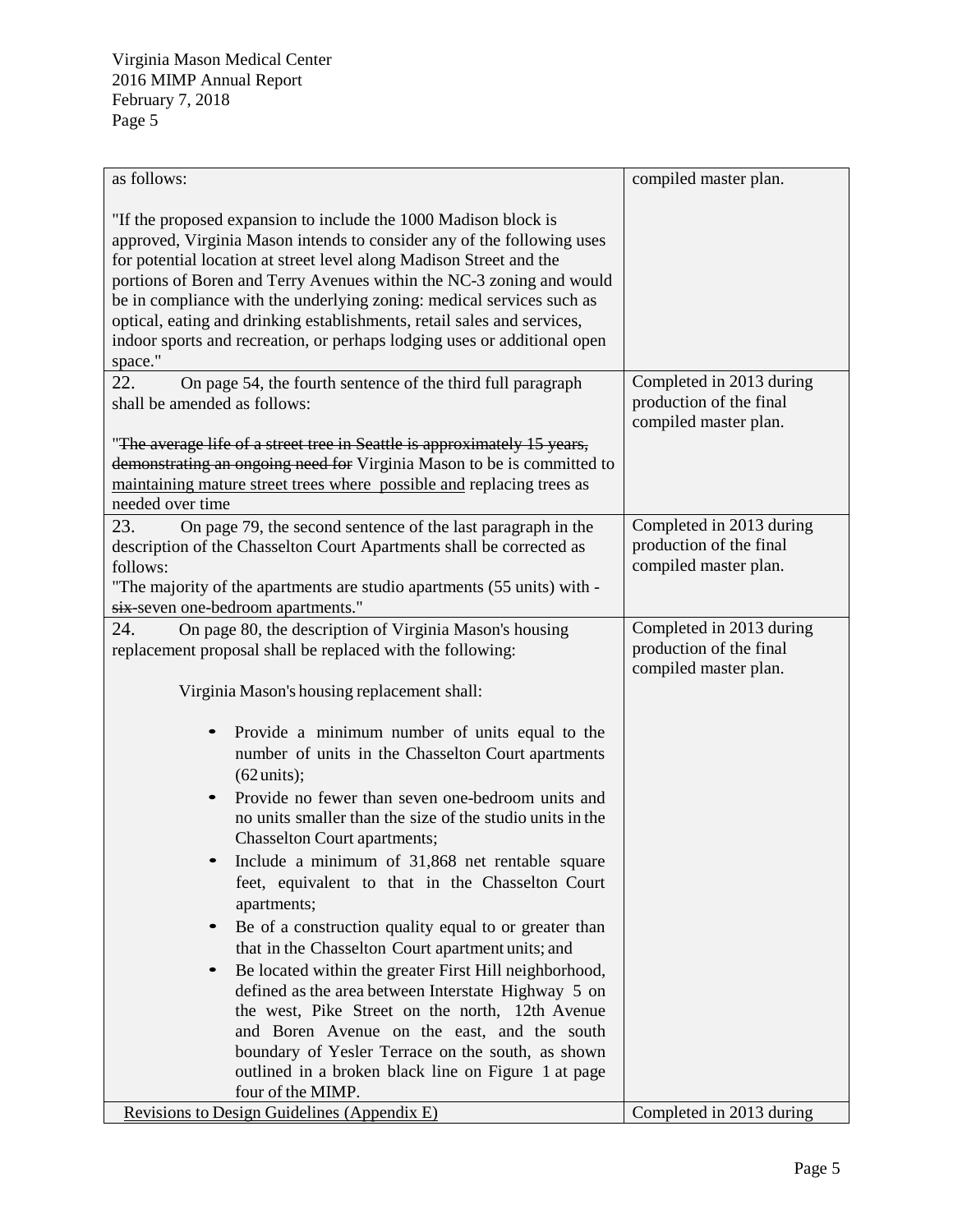| 25.<br>On page 44, the following sentence shall be added at the             | production of the final                             |
|-----------------------------------------------------------------------------|-----------------------------------------------------|
| beginning of the first paragraph on the right side of the graphic: "The     | compiled design guidelines                          |
| views of upper level facades are of great importance to residents in        |                                                     |
| surrounding highrise buildings."                                            |                                                     |
| On page 45, amend 2.b "Multiple Views," as follows:<br>26.                  | Completed in 2013 during<br>production of the final |
| Design buildings, including rooftops, street level facades, and upper       | compiled design guidelines                          |
| level facades with consideration of how they will appear to viewers         |                                                     |
| from surrounding residential buildings, non-motorized travelers at street   |                                                     |
| level, and motorized travelers.                                             |                                                     |
| 27.<br>On page 74, under 5.a, "Consider the building from multiple          | Completed in 2013 during                            |
| vantage points," add "Views of Upper Level Facades".                        | production of the final                             |
|                                                                             | compiled design guidelines                          |
| Recommended Conditions - Rezone                                             | No action in reporting period                       |
|                                                                             |                                                     |
| 28.<br>The underlying street-level development standards for                |                                                     |
| commercial zones shall apply, per SMC 23.47A.008, to all street-            |                                                     |
| facing facades in the underlying NC3-160 Pedestrian designated zones        |                                                     |
| including Madison Street and portions of Boren and Terry Avenues.           |                                                     |
| In the event that development occurs along Madison Street, all<br>29.       | The 1000 Madison block                              |
| existing businesses facing termination of leases and relocation shall: 1)   | retail businesses were either                       |
| be provided assistance from both the City of Seattle Office of Economic     | in use during the reporting                         |
| Development and Virginia Mason to identify available spaces in the          | period or were changing                             |
| surrounding areas for permanent or interim relocation; and 2) receive       | ownership and renovating/                           |
| advance notice of the availability of lease space in the completed          | transitioning. All retail stores                    |
| development. Virginia Mason is encouraged to continue leasing the           | are now 100% occupied.                              |
| existing commercial structures on the 1000 Madison Block until they are     |                                                     |
| demolished for new construction.                                            |                                                     |
| 30.<br>Before Virginia Mason may receive a permit to demolish the           | Virginia Mason elected to                           |
| Chasselton or change the use of the Chasselton to a non-residential         | execute the payment option in                       |
| major institution use, DPD must find that Virginia Mason has performed      | 2015 and has satisfied this                         |
| either of the following two options:                                        | requirement. No further                             |
|                                                                             | action in reporting period.                         |
| Virginia Mason has submitted or caused to be submitted a                    |                                                     |
| building permit application or applications for the construction of         |                                                     |
| comparable housing to replace the housing in the Chasselton. The            |                                                     |
| building permit application(s) for the replacement housing project(s)       |                                                     |
| may not include projects that were the subject of a MUP application         |                                                     |
| submitted to DPD prior to Council approval of the MIMP. Minor               |                                                     |
| involvement by Virginia Mason in the housing project, such as merely        |                                                     |
| adding Virginia Mason's name to a permit application for a housing          |                                                     |
| project, does not satisfy Virginia Mason's obligation under this option. If |                                                     |
| Virginia Mason chooses performance option a, it is encouraged to:           |                                                     |
| Contribute to the housing replacement project in a                          |                                                     |
| manner that will assure that at least 10% of the units (i.e., a             |                                                     |
| number equal to 10% of the demolished units, or a total of 7                |                                                     |
| units) will be rented for at least 10 years at rates affordable to          |                                                     |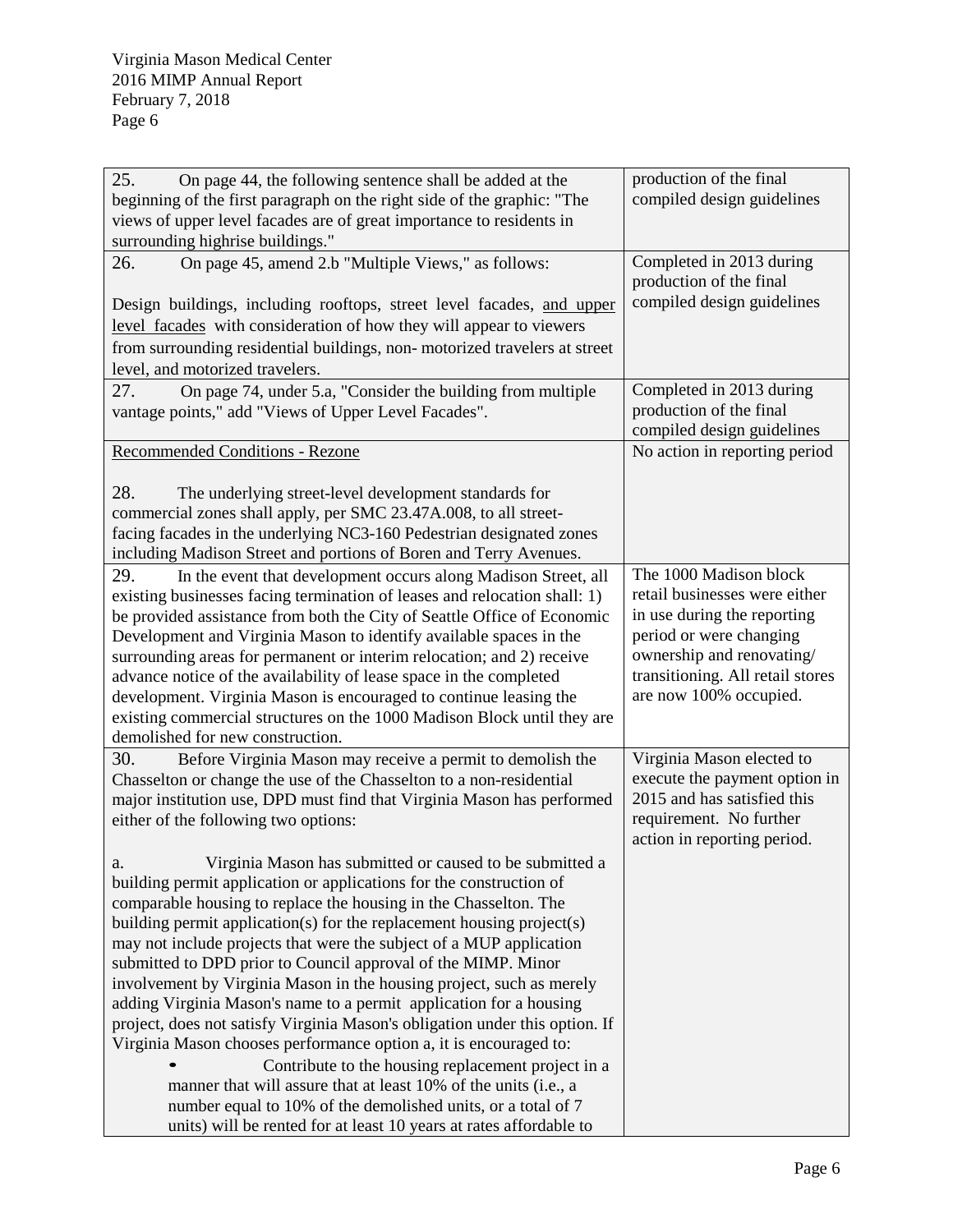> persons earning less than 80% of the median area income; and • Utilize a design that allows the project to compete effectively for public and private affordable housing grants and loans. This design provision is not intended to discourage creative solutions, such as siting affordable units in high-rise buildings otherwise containing market rate housing. Virginia Mason may not receive credit in fulfillment of the housing replacement requirement for any portion of the housing replacement cost that is financed by City funds. However, any City funds spent in excess of construction costs to provide affordability in what would otherwise be market-rate replacement units (i.e., to "buy down" rents in the completed building), shall not disqualify units as replacement housing under this condition.

b. Virginia Mason has paid the City of Seattle to finance the construction of comparable replacement housing. Payment to the City under this option b shall be subject to the provisions of the City's Consolidated Plan for Housing and Community Development and the City's Housing Levy Administrative and Financial Plan in existence at the time the City assists in financing the replacement housing. The Office of Housing shall devote all funds provided by Virginia Mason under this option b to a project or projects within the greater First Hill Neighborhood. Under this option b, Virginia Mason may elect either:

- Within two years of MIMP approval, to pay the City of Seattle \$4,460,000 to help fund the construction of comparable replacement housing; or
- More than two years after final MIMP approval, to pay the City of Seattle 35% of the estimated cost of constructing the comparable replacement housing. The estimated cost shall be determined by DPD and the Office of Housing based on at least two development pro formas prepared by an individual(s) with demonstrated expertise in real estate financing or development. The determination of the estimated cost by DPD and the Office of Housing is final and not subject to appeal.

For purposes of performance option and of performance option b, the replacement housing must:

- a. Provide a minimum number of units equal to the number of units in the Chasselton Court apartments (62 units);
- b. Provide no fewer than seven one-bedroom units and no units smaller than the size of the studio units in the Chasselton Court apartments;
- c. Include a minimum of 31,868 net rentable square feet, equivalent to that in the Chasselton Court apartments;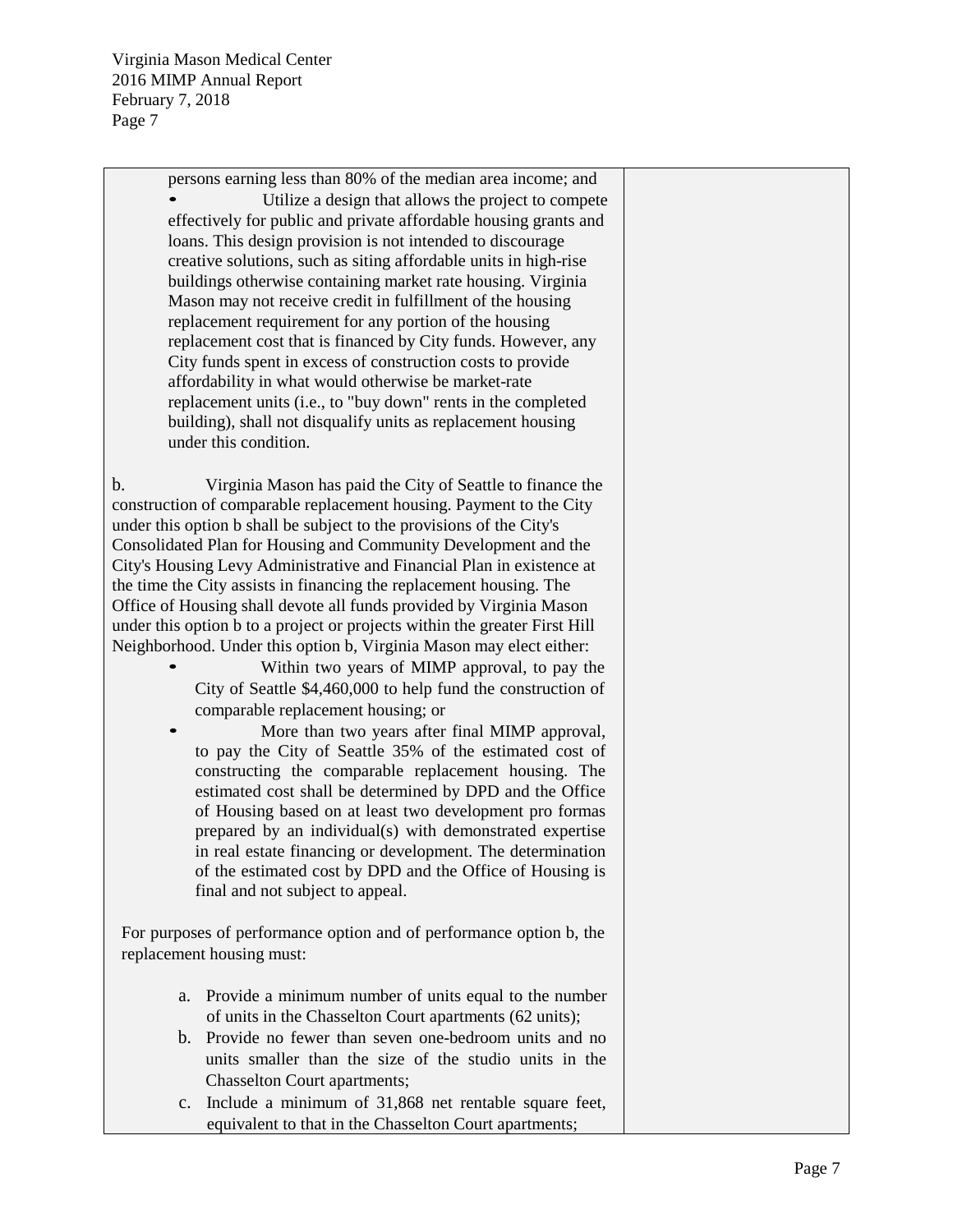|                       | d. Be of a construction quality equal to or greater than that<br>in the Chasselton Court apartment units; and<br>e. Be located within the greater First Hill neighborhood,<br>defined as the area between Interstate Highway 5 on the<br>west, Pike Street on the north, 12th Avenue and Boren<br>Avenue on the east, and the south boundary of Yesler<br>Terrace on the south, as shown outlined in a broken black<br>line on Figure 1 at page four of the MIMP. |                               |
|-----------------------|-------------------------------------------------------------------------------------------------------------------------------------------------------------------------------------------------------------------------------------------------------------------------------------------------------------------------------------------------------------------------------------------------------------------------------------------------------------------|-------------------------------|
|                       | DPD shall submit all proposals for replacement housing to the                                                                                                                                                                                                                                                                                                                                                                                                     |                               |
|                       | Standing Advisory Committee for review and comment. At the                                                                                                                                                                                                                                                                                                                                                                                                        |                               |
|                       | discretion of the City, the submittal may exclude financing details and                                                                                                                                                                                                                                                                                                                                                                                           |                               |
| related information.  |                                                                                                                                                                                                                                                                                                                                                                                                                                                                   |                               |
|                       | During Construction for Future Development - Air Quality                                                                                                                                                                                                                                                                                                                                                                                                          | No action in reporting period |
| 31.<br>the following: | Site development would adhere to Puget Sound Clean Air<br>Agency's regulations and the City's construction best practices<br>regarding demolition activity and fugitive dust em1ss10ns, including                                                                                                                                                                                                                                                                 |                               |
|                       | a. As necessary during demolition, excavation, and<br>construction, sprinkle debris and exposed areas to control<br>dust;                                                                                                                                                                                                                                                                                                                                         |                               |
|                       | b. As necessary, cover or wet transported earth material;                                                                                                                                                                                                                                                                                                                                                                                                         |                               |
|                       | c. Provide quarry spall areas on-site prior to construction<br>vehicles exiting the site;                                                                                                                                                                                                                                                                                                                                                                         |                               |
|                       | d. Wash truck tires and undercarriages prior to trucks traveling<br>on City streets;                                                                                                                                                                                                                                                                                                                                                                              |                               |
| e.                    | Promptly sweep earth tracked or spilled onto City streets;                                                                                                                                                                                                                                                                                                                                                                                                        |                               |
| f.                    | monitor truck loads and routes to minimize dust-related                                                                                                                                                                                                                                                                                                                                                                                                           |                               |
|                       | impacts;                                                                                                                                                                                                                                                                                                                                                                                                                                                          |                               |
|                       | g. Use well-maintained construction equipment and<br>vehicles to reduce emissions from such equipment and<br>construction-related trucks;                                                                                                                                                                                                                                                                                                                         |                               |
| h.                    | Avoid prolonged periods of vehicle idling; and,                                                                                                                                                                                                                                                                                                                                                                                                                   |                               |
| I.                    | Schedule the delivery and removal of construction                                                                                                                                                                                                                                                                                                                                                                                                                 |                               |
|                       | materials and heavy equipment to minimize congestion                                                                                                                                                                                                                                                                                                                                                                                                              |                               |
|                       | during peak travel time associated with adjacent streets.                                                                                                                                                                                                                                                                                                                                                                                                         |                               |
|                       | During Construction for Future Development - Noise                                                                                                                                                                                                                                                                                                                                                                                                                | No action in reporting period |
| 32.                   | A Construction Management Plan (CMP) shall be provided<br>with each development proposal. The CMP would be coordinated with                                                                                                                                                                                                                                                                                                                                       |                               |
|                       | the DPD Noise Abatement Office (DPD), SDOT and VMMC. The                                                                                                                                                                                                                                                                                                                                                                                                          |                               |
|                       | Construction Management Plan shall be included in any information                                                                                                                                                                                                                                                                                                                                                                                                 |                               |
|                       | provided to the SAC for any new structure greater than 4,000 square                                                                                                                                                                                                                                                                                                                                                                                               |                               |
|                       | feet or building addition greater than 4,000 square feet. The following                                                                                                                                                                                                                                                                                                                                                                                           |                               |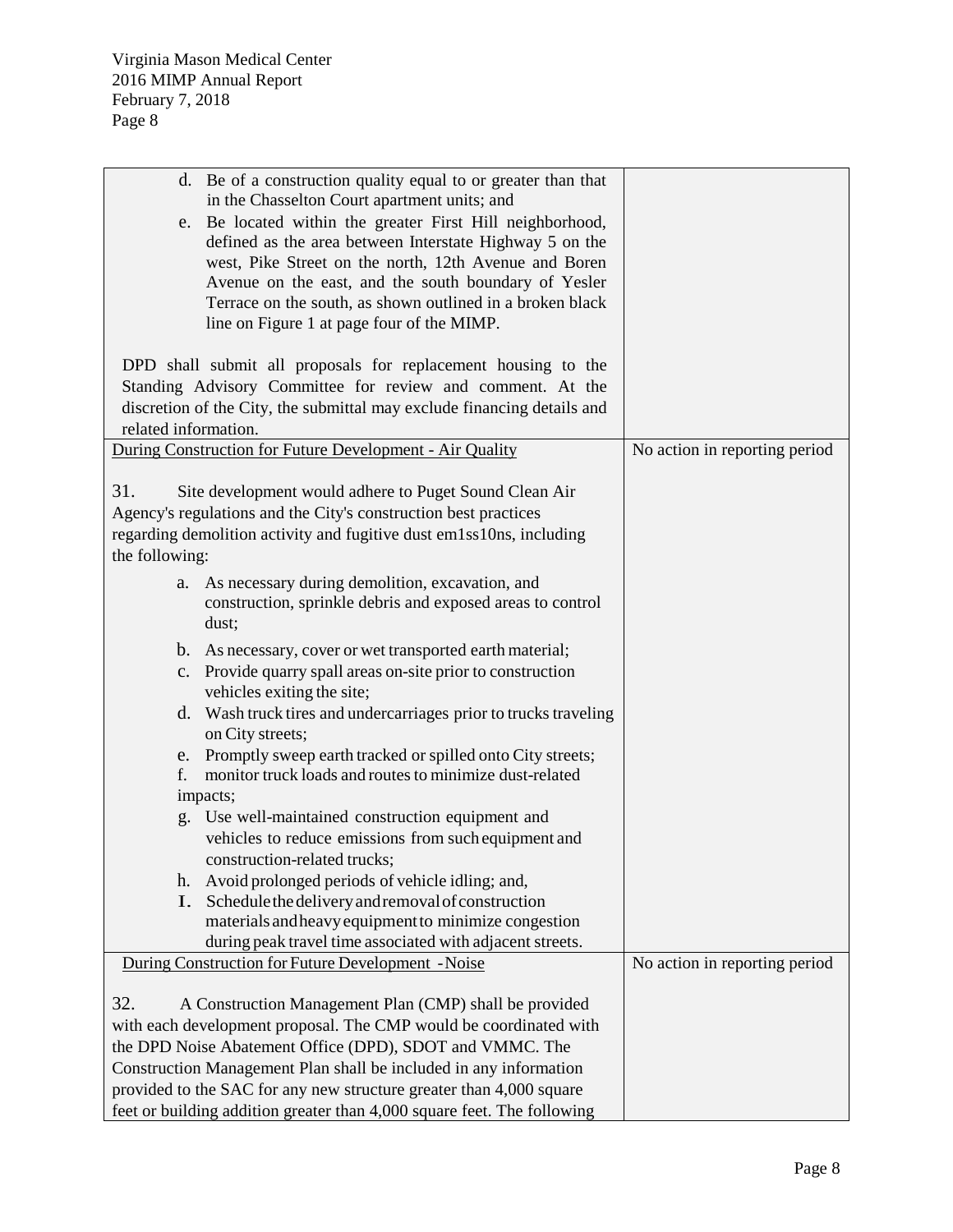elements shall be included in the CMP if applicable. The plan would include the following elements:

- a. Construction Communication Plan Prior to the initiation of the first major project under the Plan. Virginia Mason, in close coordination with the Standing Advisory Committee, shall develop an overall construction communication plan. This plan shall include a Contact person and Community Liaison. The Chair of the Standing Advisory Committee will also be included in the Construction Communication Plan associated with site-specific development along with the Contact person and Community Liaison.
- b. Construction Hours and Sensitive Receivers identify demolition and construction activities within permissible construction hours.
- c. Construction Noise Requirements all demolition and construction activities shall conform to the Noise Ordinance, except as approved through the variance process.
- d. Measures to Minimize Noise Impacts list of measures to be implemented to reduce or prevent noise impacts during demolition and construction activities during standard and non-standard working hours. Construction Milestones - a description of the various phases of demolition and construction, including a description of noise and traffic generators, and anticipated construction hours for each phase.
- f. Construction Noise Management identify techniques to minimize demolition and construction noise including: timing restrictions, noise reduction construction technologies, process modifications. These techniques may go beyond code requirements and could include the following:
	- Using properly sized and maintained mufflers, engine intake silencers, engine enclosures, and turning off idle equipment. Construction contracts can specify that mufflers be in good working order and that engine enclosures be used on equipment when the engine is the dominant source of noise.
	- Stationary equipment could be placed as far away from sensitive receiving locations as possible. Where this is infeasible, or where noise impacts re still significant, portable noise barriers could be placed around the equipment with the opening directed away from the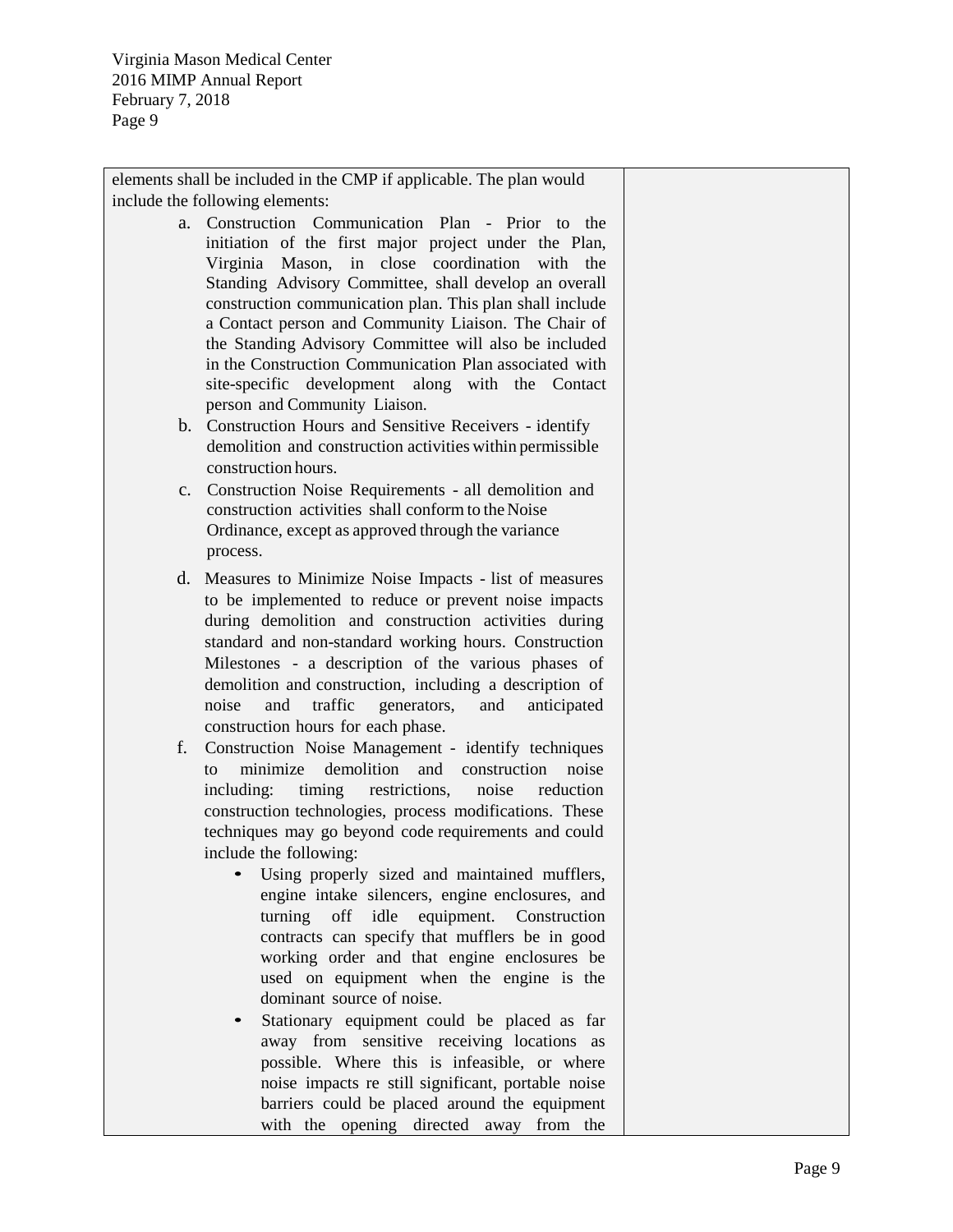> sensitive receiving property. These measures are especially effective for engines used in pumps, compressors, welding machines, and similar equipment that operate continuously and contribute to high, steady background noise levels. In addition to providing about a 10-dBA reduction in equivalent sound levels, the portable barriers demonstrate to the public the contractor's commitment to minimizing noise impacts during construction.

- Substituting hydraulic or electric models for welding and impact tools such as jack hammers, rock drills and pavement breakers where feasible could reduce construction and demolition noise. Electric pumps could be specified if pumps are required.
- Although, as safety warning devices back-up alarms are exempt from noise ordinances, these devices emit some of the most annoying sounds from a construction site. One potential mitigation measure would be to ensure that all equipment required to use backup alarms utilize ambient-sensing alarms that broadcast a warning sound loud enough to be heard over background noise -- but without having to use a preset, maximum volume. An even better alternative would be to use fixed volume or ambient-sensing broadband backup alarms instead of typical pure tone alarms. Broadband alarms have been found to be very effective in reducing annoying noise from construction sites. Requiring operators to lift rather than drag materials wherever feasible can also minimize noise from material handling.
- Construction staging areas expected to be in use for more than a few weeks should be placed as far as possible from sensitive receivers, particularly residences. Likewise, in areas where construction would occur within about 200 ft. of existing uses (such as residences, schools/classrooms, and noisesensitive businesses), effective noise control measures (possibly outlined in a construction noise management plan) should be employed to minimize the potential for noise impacts. In addition to placing noise-producing equipment as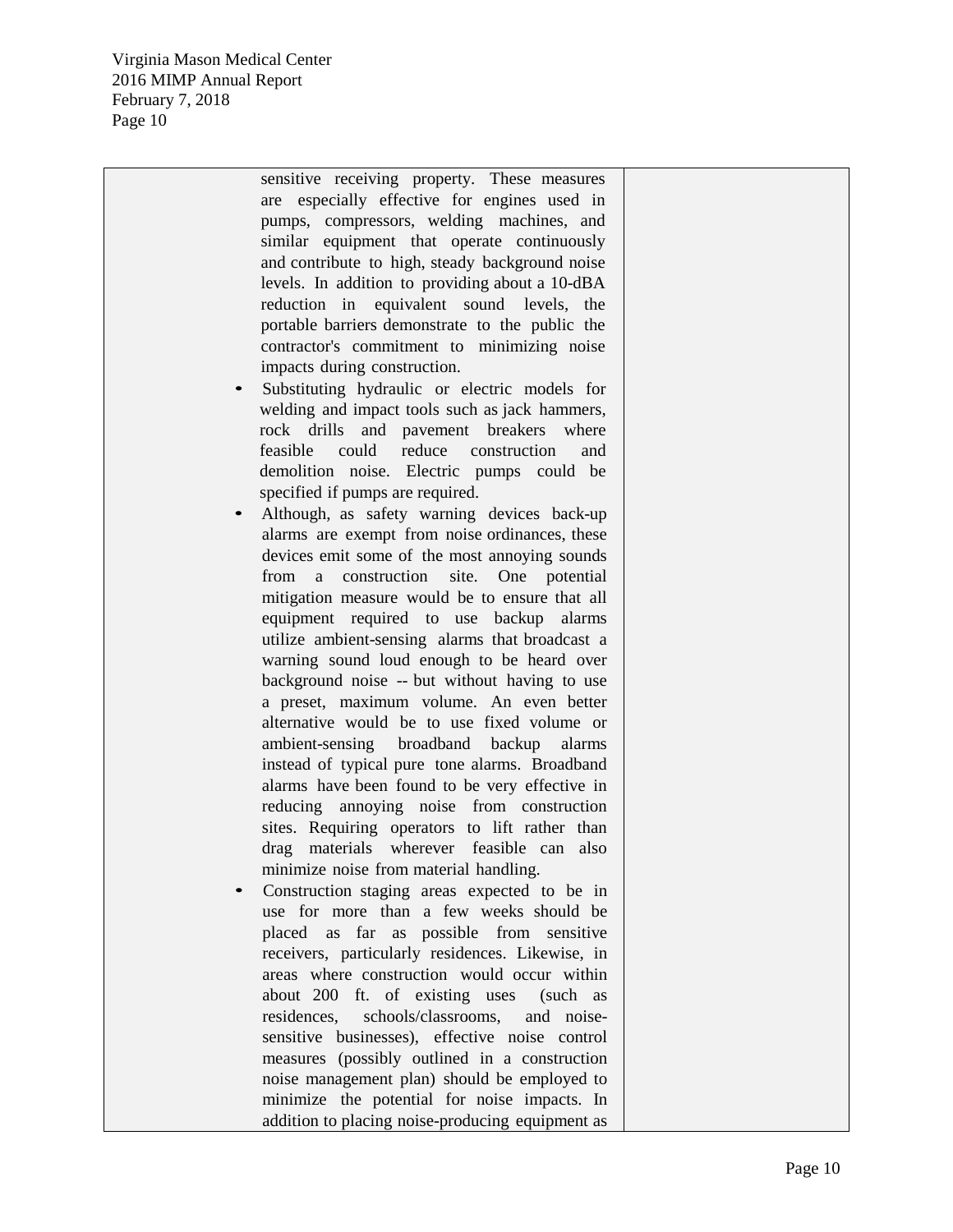| far as possible from homes and businesses,                                  |                               |
|-----------------------------------------------------------------------------|-------------------------------|
| control<br>could include using quiet<br>such                                |                               |
| equipment and temporary noise barriers to                                   |                               |
| shield sensitive uses, and orienting the work                               |                               |
| areas to minimize noise transmission to sensitive                           |                               |
| site locations. Although<br>off-<br>the<br>overall                          |                               |
| construction sound levels will vary with the type                           |                               |
| of equipment used, common sense distance                                    |                               |
| attenuation should be applied. Additionally,                                |                               |
| effort could be made by VMMC to plan the                                    |                               |
| construction schedule to the extent feasible with                           |                               |
| nearby sensitive receivers to avoid the loudest                             |                               |
| activities (e.g., demolition or jack- hammering)                            |                               |
| during the most sensitive time periods (10 PM                               |                               |
| 7 AM weekdays, 10 PM to<br>$9 \text{AM}$<br>to                              |                               |
| weekends). A construction noise management                                  |                               |
| plan would again be an appropriate location to                              |                               |
| identify these types of conflicts and establish                             |                               |
| less-intrusive construction schedules.                                      |                               |
| During Construction for Future Development - Historic Resource              | No action in reporting period |
|                                                                             |                               |
| 33.<br>Care should be taken in order to avoid structural damage to          |                               |
| nearby buildings that could occur due to construction-related               |                               |
| vibrations and/or earthwork. Excavation, earthwork, pile driving etc.       |                               |
| should be designed and/or monitored to minimize and/or immediately          |                               |
| address any such impacts to historic properties. Monitoring could           |                               |
| include crack monitors, periodic observation, and photography to            |                               |
| document the structural integrity of historic buildings and determine       |                               |
| whether there was resulting damage of interior or exterior finishes, or     |                               |
| exterior masonry and/or framing. If such damage occurred, repairs           |                               |
| should be made to the affected buildings.                                   |                               |
| 34.<br>Care should be taken in order to avoid or limit the introduction     | No action in reporting period |
| of atmospheric elements that could alter and/or potentially damage          |                               |
| historic building fabric or architectural features of historic resources.   |                               |
| Construction activity could be monitored in order to prevent and address    |                               |
| any such impacts to historic properties. Dust control measures would be     |                               |
| implemented.                                                                |                               |
| During Construction for Future Development - Traffic and Parking            | No action in reporting period |
|                                                                             |                               |
| 35.<br>Development and Implementation of a Construction                     |                               |
| Management Plan (CMP) for proposals that require demolition and/or          |                               |
| construction that affects on or off site parking, existing pedestrian,      |                               |
| bicycle, and vehicular circulation patterns or transit routes or stops. The |                               |
| CMP would be coordinated with DPD, SDOT and VMMC. The                       |                               |
| following elements shall be included in the CMP, if applicable:             |                               |
|                                                                             |                               |
| Construction Parking Management - Implementation of<br>a.                   |                               |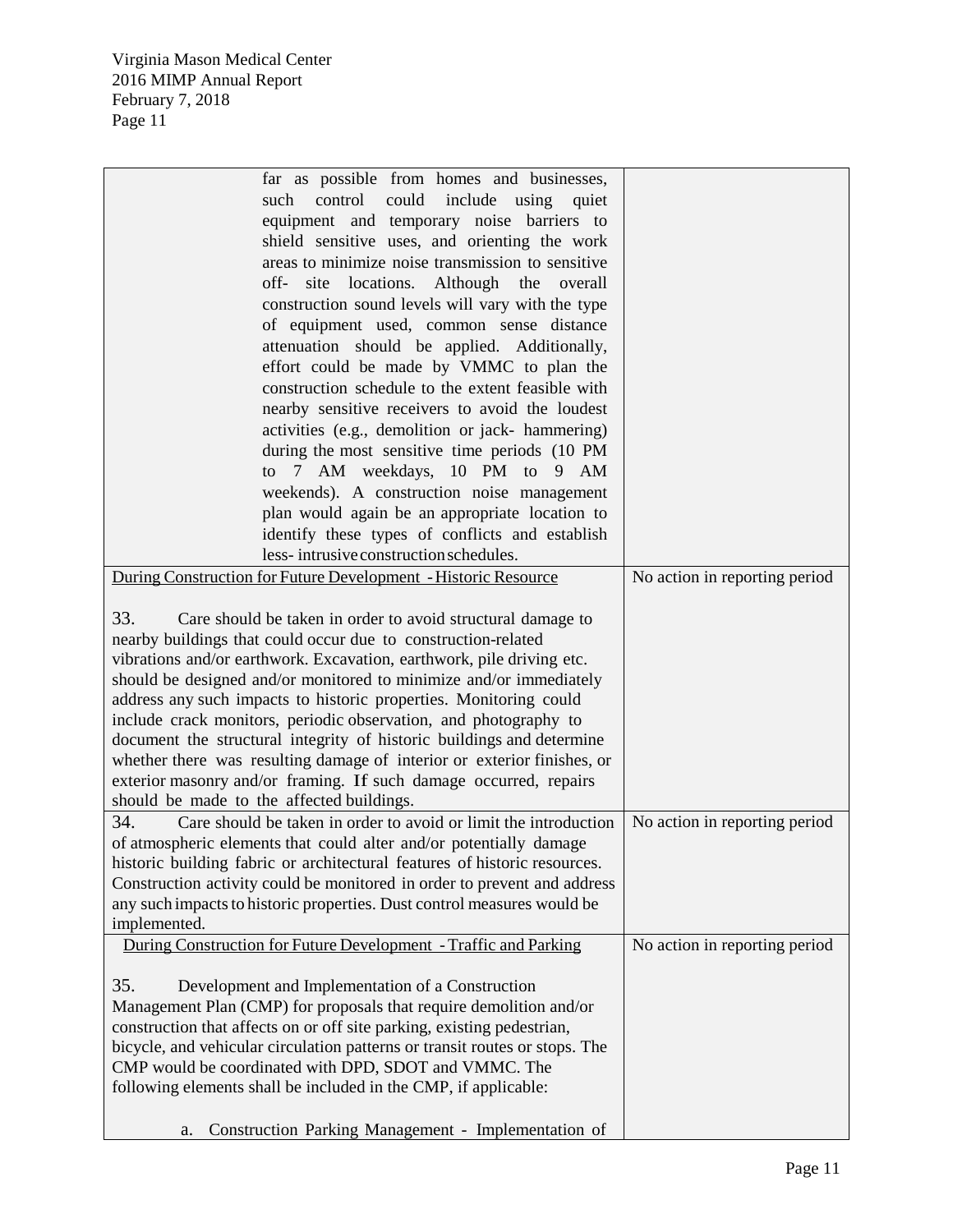| a construction · parking management program to<br>identify off-site parking supplies for construction<br>workers and minimize impacts to VMMC parking<br>supplies and surrounding public parking supplies.<br>b. Construction Traffic/Street and Sidewalk Closures -                                                                                                                                                                                                                                                                                                                                                                                                                                                                                                                                                                                                                                                                                                                              |                               |
|---------------------------------------------------------------------------------------------------------------------------------------------------------------------------------------------------------------------------------------------------------------------------------------------------------------------------------------------------------------------------------------------------------------------------------------------------------------------------------------------------------------------------------------------------------------------------------------------------------------------------------------------------------------------------------------------------------------------------------------------------------------------------------------------------------------------------------------------------------------------------------------------------------------------------------------------------------------------------------------------------|-------------------------------|
| demolition, earthwork excavating, concrete and other<br>truck routing plans will be developed and submitted for<br>approval through SDOT for site-specific development.<br>Truck routing plans may include limitations on hauling<br>of debris, earth and construction materials during peak<br>hours. Traffic and pedestrian control signage and flaggers                                                                                                                                                                                                                                                                                                                                                                                                                                                                                                                                                                                                                                        |                               |
| will be used as necessary to facilitate traffic and<br>pedestrian flow per the requirements of any street use<br>permit issued by SDOT. Sidewalk closures maybe<br>required to protect the public or provide site access                                                                                                                                                                                                                                                                                                                                                                                                                                                                                                                                                                                                                                                                                                                                                                          |                               |
| during construction. If such closures are necessary, a<br>plan specifying phasing and timing will be submitted to<br>SDOT for approval. Other mitigation measures could<br>include:                                                                                                                                                                                                                                                                                                                                                                                                                                                                                                                                                                                                                                                                                                                                                                                                               |                               |
| Coordinate with Metro transit relative to<br>construction activity that could affect transit<br>service proximate to the project site.<br>Where existing sidewalks or walkways are<br>temporarily closed during construction, develop<br>alternative routes to maintain pedestrian<br>circulation patterns.<br>Enclose construction sites with a cyclone<br>fence and cover walkways with staging for<br>pedestrian safety.<br>Include a parking provision in construction<br>contracts between VMMC and th general<br>contractor and between the general contractor<br>and subcontractors, such as specifying where<br>construction workers should park, shuttles, etc.<br>Minimize any lane closures on Madison, Boren, and<br>Seneca.<br>To the extent possible, schedule deliveries at<br>off peak times to avoid congestion.<br>Develop a parking phasing plan to minimize<br>disruptions to the parking supply serving VMMC<br>patients and visitors.<br>Restrict peak period truck traffic |                               |
| During Construction for Future Development - Public Services                                                                                                                                                                                                                                                                                                                                                                                                                                                                                                                                                                                                                                                                                                                                                                                                                                                                                                                                      | No action in reporting period |
| 36.<br>The portions of the site that are under construction during                                                                                                                                                                                                                                                                                                                                                                                                                                                                                                                                                                                                                                                                                                                                                                                                                                                                                                                                |                               |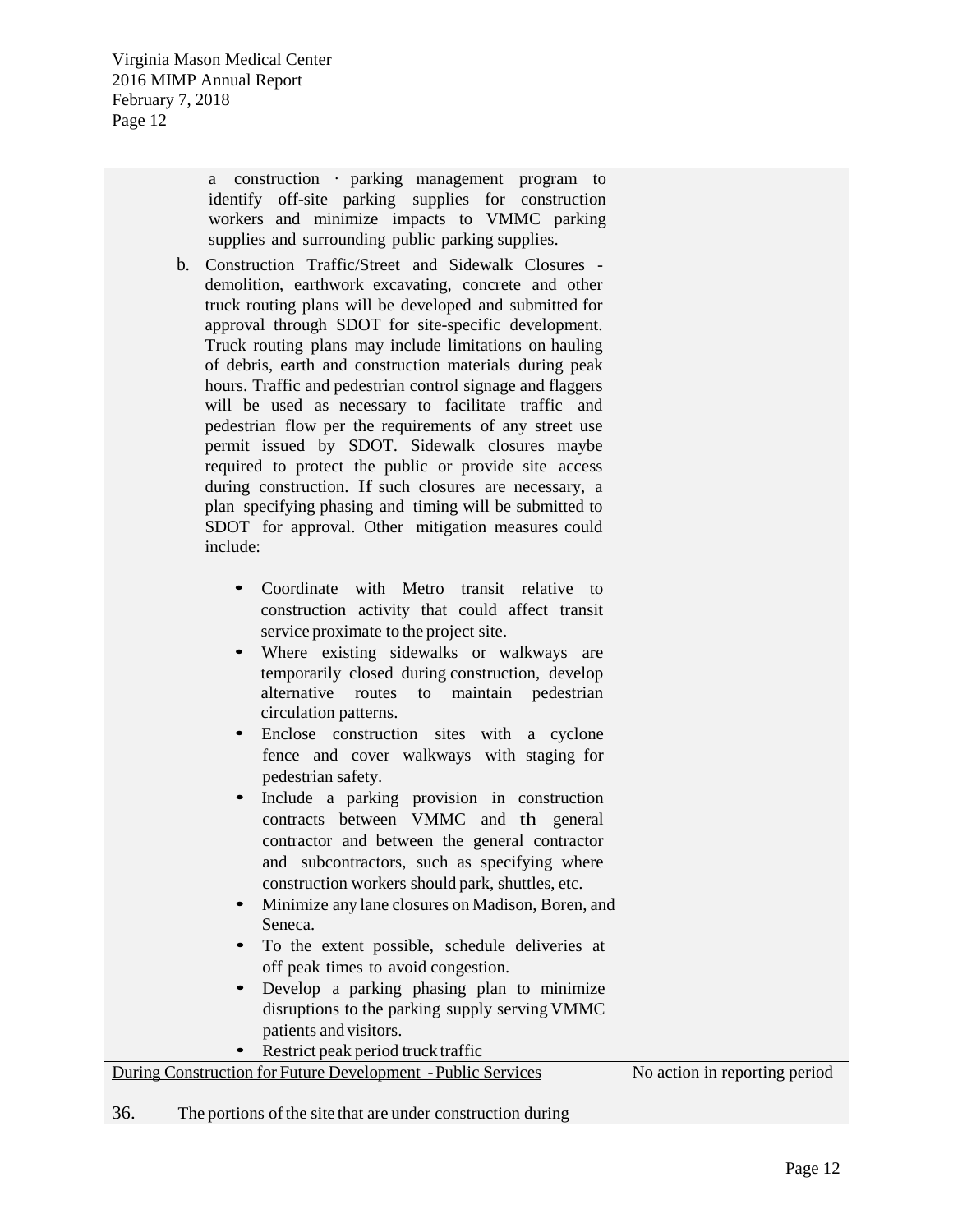| vandalism.                                                                                                                                                                                                                                                                                                                                                             | phased redevelopment could be fenced and lit, as well as monitored by<br>surveillance cameras to help prevent construction site theft and                                                                                                                                                                                                                                                                                                                                                      |                                                                                                                                                                                                                                                                                                                                               |
|------------------------------------------------------------------------------------------------------------------------------------------------------------------------------------------------------------------------------------------------------------------------------------------------------------------------------------------------------------------------|------------------------------------------------------------------------------------------------------------------------------------------------------------------------------------------------------------------------------------------------------------------------------------------------------------------------------------------------------------------------------------------------------------------------------------------------------------------------------------------------|-----------------------------------------------------------------------------------------------------------------------------------------------------------------------------------------------------------------------------------------------------------------------------------------------------------------------------------------------|
| 37.<br>materials.                                                                                                                                                                                                                                                                                                                                                      | During demolition and construction, recycle construction and<br>debris waste to the extent feasible, based on the existence of hazardous                                                                                                                                                                                                                                                                                                                                                       | Virginia Mason recycles<br>construction wastes and other<br>wastes, as appropriate, and to<br>the extent feasible.                                                                                                                                                                                                                            |
| During Operation<br><b>Noise</b><br>38.                                                                                                                                                                                                                                                                                                                                | Potential noise impacts from emergency vehicle sirens are<br>exempt from the City noise limits. However, VMMC, commercial<br>ambulance companies, Medic One and the City should work jointly to<br>address ambulance-related noise impacts between midnight and 6 AM                                                                                                                                                                                                                           | Ambulance noise continues to<br>be a concern to the<br>community. The Emergency<br>Responders have reported to<br>Virginia Mason that their<br>insurance and safety<br>programs require them to use<br>sirens. Virginia Mason does<br>not have the ability to<br>influence their risk<br>management, as they are<br>independent corporations. |
| 39.<br>Potential noise impacts could also result from new HVAC<br>equipment and other mechanical equipment associated with new or<br>renovated facilities and from loading docks and any refuse-hauling sites<br>near off-site receivers. The following processes could be implemented to<br>reduce the potential for noise impacts from these sources and activities. |                                                                                                                                                                                                                                                                                                                                                                                                                                                                                                | New air handlers were<br>installed on the roof of the<br>Main Wing to serve a<br>pharmacy compounding area.<br>There have been no noise                                                                                                                                                                                                       |
| a.                                                                                                                                                                                                                                                                                                                                                                     | Select and position HVAC and air handling equipment to<br>minimize noise impacts and maximize noise reduction to<br>the extent possible. When conducting analyses to ensure<br>compliance with the Seattle noise limits, assess sound<br>levels as they relate to the nearest residential uses and<br>any adjacent commercial locations.                                                                                                                                                       | complaints regarding their<br>operation.<br>Noise complaints were<br>received from a resident in<br>the new Cielo apartment<br>building on Seneca Street                                                                                                                                                                                      |
| b.                                                                                                                                                                                                                                                                                                                                                                     | Locate and control exhaust vents for all underground<br>parking facilities to reduce noise at both on- and off-site<br>residential uses and to ensure compliance with the City<br>noise limits.                                                                                                                                                                                                                                                                                                | regarding a trash dumpster on<br>Seneca street in the loading<br>dock. This dumpster was<br>replaced during the reporting                                                                                                                                                                                                                     |
| $c_{\cdot}$                                                                                                                                                                                                                                                                                                                                                            | Design and site loading docks with consideration of<br>nearby sensitive receivers and to ensure that noise from<br>truck traffic to and from the docks and from loading<br>activities would comply with the City noise limits. In<br>locations where loading docks are located near on- and<br>off-site sensitive receivers, evaluate the feasibility of<br>mitigation measures such as implementing restrictions<br>to limit noisy activities associated with deliveries to<br>daytime hours. | period with a quieter unit.<br>No new complaints have been<br>received since the<br>replacement.                                                                                                                                                                                                                                              |
| d.                                                                                                                                                                                                                                                                                                                                                                     | To the extent feasible, design garbage and recycling<br>collection to minimize or eliminate line-of-sight to<br>nearby sensitive receivers. In addition, work with the<br>collection vendors to schedule collections at appropriate                                                                                                                                                                                                                                                            |                                                                                                                                                                                                                                                                                                                                               |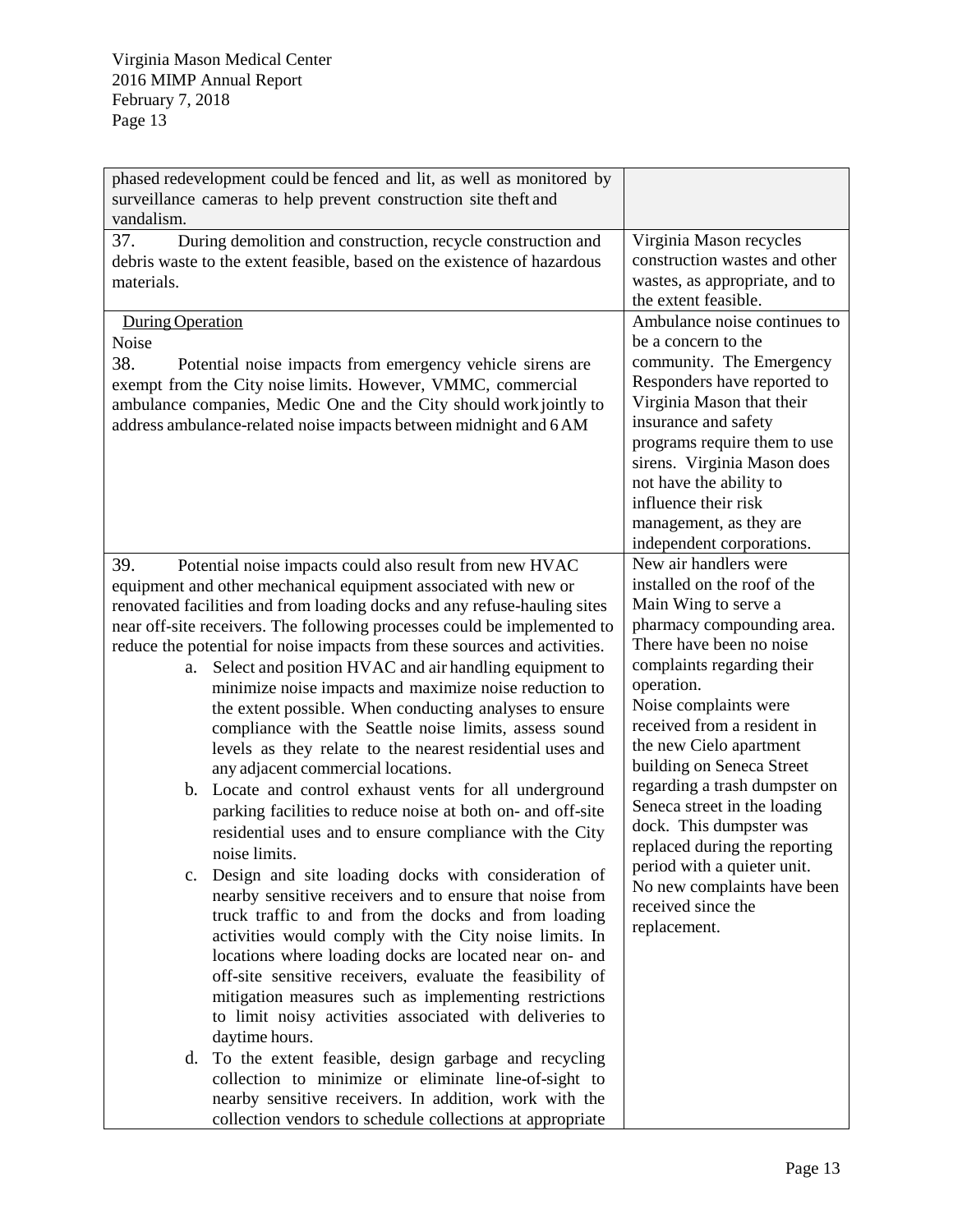| (i.e., least intrusive) times. For example, garbage and<br>recycle hauling contracts could specifically limit<br>pickups to daytime hours so as to avoid potential noise<br>impacts from such activities at night                                                                                                                                                                                                                                                                                                                                                                                                              |                                                                                                                                                                                                                                                                                               |
|--------------------------------------------------------------------------------------------------------------------------------------------------------------------------------------------------------------------------------------------------------------------------------------------------------------------------------------------------------------------------------------------------------------------------------------------------------------------------------------------------------------------------------------------------------------------------------------------------------------------------------|-----------------------------------------------------------------------------------------------------------------------------------------------------------------------------------------------------------------------------------------------------------------------------------------------|
| 40.<br>Minimize the potential for noise impacts resulting from regular<br>testing of emergency generators by locating the equipment away from<br>sensitive receptors, and equipping the generators with noise controls,<br>including installation of a silencer on the power source and mounting<br>the generator on an isolation system to control ground borne vibration.                                                                                                                                                                                                                                                    | Virginia Mason tested their<br>emergency generators<br>monthly in the early AM. No<br>complaints have been<br>received from neighbors. The<br>Jones generators are well-<br>shielded.                                                                                                         |
| 41.<br>Minimize the potential for noise impacts related to outdoor<br>maintenance activities by ensuring outdoor maintenance is restricted to<br>daytime hours, whenever possible. In addition, minimize the impacts of<br>any noisy outdoor work, such as lawn mowing and leaf blowing, by<br>using the quietest available power equipment and limiting its duration<br>when working near (e.g., within 200 feet) sensitive receivers. Finally, as<br>redevelopment occurs, install exterior electrical outlets at appropriate<br>locations on campus to enable the use of electric power maintenance<br>tools when possible. | No changes to current<br>operations during reporting<br>period. No complaints<br>received.                                                                                                                                                                                                    |
| Aesthetics<br>42.<br>Potential skybridges will be designed and constructed with<br>materials that would contribute to transparency of the skybridge to the<br>extent possible in order to minimize potential impacts to view<br>corridors on campus. Height and width of skybridges will be limited to<br>accommodate the passage of people and supplies between buildings.<br>Approval of the location and final design of any skybridges will occur<br>through the City's Term Permit process                                                                                                                                | No action in reporting period                                                                                                                                                                                                                                                                 |
| <b>Light and Glare</b><br>43.<br>Control light spillage and light trespass, including direct glare,<br>through lighting design measures, such as luminaire locations, light<br>distributions, aiming angles, mounting heights, and shielding. Direct the<br>light from exterior lighting fixtures downward and/or upward and away<br>from off-site residential land uses.                                                                                                                                                                                                                                                      | No action in reporting period                                                                                                                                                                                                                                                                 |
| 44.<br>Design new buildings with low reflective glass, window<br>recesses and overhangs, and facade modulation to limit light and glare<br>impacts to pedestrians, motorists and nearby residents                                                                                                                                                                                                                                                                                                                                                                                                                              | No action in reporting period                                                                                                                                                                                                                                                                 |
| 45.<br>Use street trees, landscaping and screening at ground level to<br>obstruct reflected glare from impacting off-site receptors.                                                                                                                                                                                                                                                                                                                                                                                                                                                                                           | Several trees were removed<br>and replaced or relocated<br>during the reporting period<br>either due to their condition<br>or to accommodate a Metro<br>bus stop expansion. Virginia<br>Mason continues to improve<br>the landscaping on the<br>campus, per their landscaping<br>master plan. |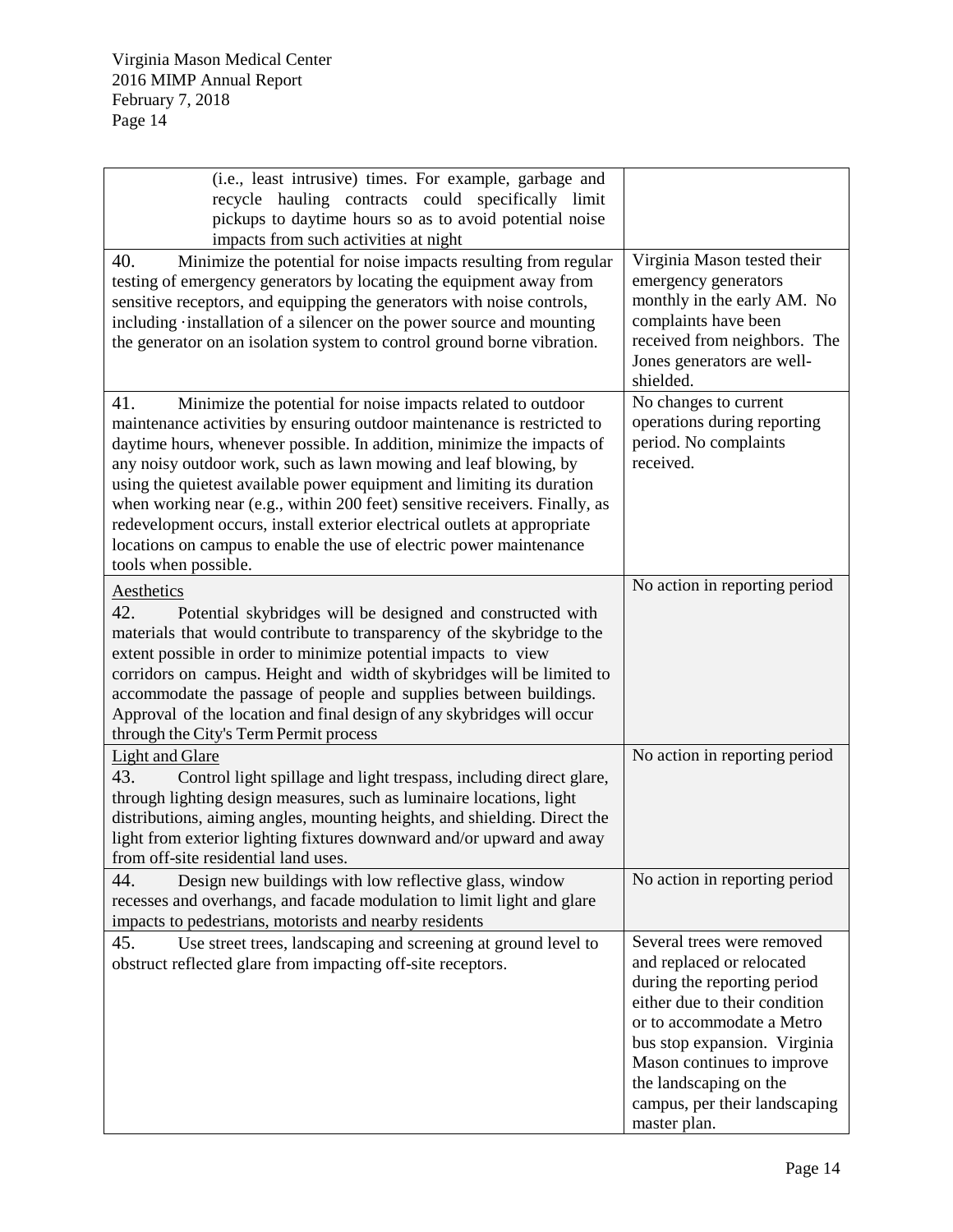| 46.<br>Include landscaping or screens at the edges of parking lots and<br>parking structures to obstruct light and glare caused by vehicle<br>headlights.                                                                                                                                                                                                                                                                                                                                                                                                                                                                                                                                   | No action in reporting period                                                                                                                       |
|---------------------------------------------------------------------------------------------------------------------------------------------------------------------------------------------------------------------------------------------------------------------------------------------------------------------------------------------------------------------------------------------------------------------------------------------------------------------------------------------------------------------------------------------------------------------------------------------------------------------------------------------------------------------------------------------|-----------------------------------------------------------------------------------------------------------------------------------------------------|
| 47.<br>Design street-level retail activities to shield light to minimize<br>spilling over onto adjacent residential areas.                                                                                                                                                                                                                                                                                                                                                                                                                                                                                                                                                                  | No action in reporting period                                                                                                                       |
| 48.<br>Equip interior lighting with automatic shut-off devices<br>consistent with code, function and safety requirements.                                                                                                                                                                                                                                                                                                                                                                                                                                                                                                                                                                   | Virginia Mason has been<br>replacing select interior<br>fixtures with new LED<br>fixtures whose switching is<br>appropriate and code-<br>compliant. |
| 49.<br>Provide pedestrian-scale lighting consistent with code, function<br>and safety requirements.                                                                                                                                                                                                                                                                                                                                                                                                                                                                                                                                                                                         | No action in reporting period                                                                                                                       |
| 50.<br>Where feasible, limit the amount of reflective surfaces.<br>Shadows<br>51.<br>To the extent feasible, orient the massing of the new buildings<br>on adjacent campus open spaces and offsite residential uses to minimize<br>the potential shadow impacts to these campus resources and offsite uses.                                                                                                                                                                                                                                                                                                                                                                                 | No action in reporting period<br>No action in reporting period                                                                                      |
| <b>Historic Resources</b><br>52.<br>Prior to the approval of a demolition permit for a building that<br>was constructed 50 years ago or earlier, an historical analysis will be<br>required to be submitted to the City. An analysis of potential impacts<br>caused by new buildings constructed adjacent or across the street from<br>a designated historic Landmark is also required at the time of Master<br>Use Permit submittal, and will be referred to DON for review and<br>approval.                                                                                                                                                                                               | No action in reporting period                                                                                                                       |
| Transportation<br>53.<br>As part of each project, ensure that pedestrian and vehicular<br>circulation needs are addressed in a manner consistent with the campus<br>wayfinding plan.                                                                                                                                                                                                                                                                                                                                                                                                                                                                                                        | No action in reporting period                                                                                                                       |
| 54.<br>As part of each project, provide frontage improvements to<br>ensure that pedestrian facilities meet .established city standards at the<br>time of redevelopment. The extent of such improvements should take<br>into account 'priority design features' as described in the SDOT Right<br>of Way Manual and the intent of the VMMC Master Plan Design<br>Guidelines.                                                                                                                                                                                                                                                                                                                 | No action in reporting period                                                                                                                       |
| 55.<br>The redevelopment of the 1000 Madison Block under the<br>Proposed Action is of particular significance to the Madison Street<br>corridor and should take into account the need for frontage<br>improvements that would support the planned 'High Capacity Transit<br>Corridor' as well as providing amenities that exceed code requirements<br>that would enhance the pedestrian experience along this segment of<br>Madison Street. Such amenities could include seating areas, more<br>extensive landscaping than required by code, a transit stop shelter that<br>is integrated with the building design, retail uses that help activate the<br>frontage, and weather protection. | No action in reporting period                                                                                                                       |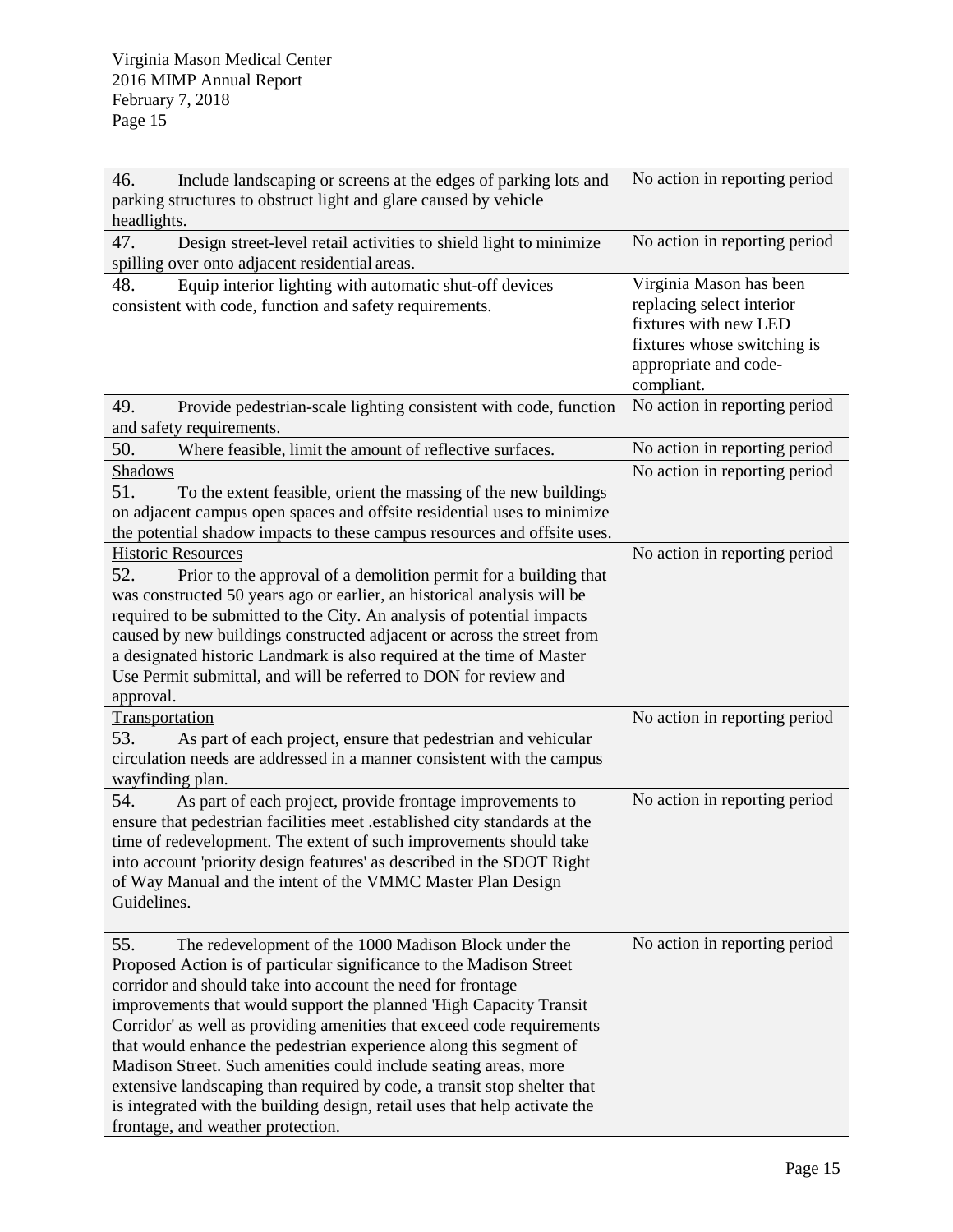| 56.                                                                | As part of the review process for master plan projects:                                                  | No action in reporting period                                     |
|--------------------------------------------------------------------|----------------------------------------------------------------------------------------------------------|-------------------------------------------------------------------|
|                                                                    |                                                                                                          |                                                                   |
| a)                                                                 | Apply updated TMP elements and assess TMP performance                                                    |                                                                   |
| b)                                                                 | Update MIMP parking requirements and reassess long-                                                      |                                                                   |
|                                                                    | term campus parking supply recommendations<br>Assess operational and safety conditions for proposed      |                                                                   |
| $\mathbf{c})$                                                      | garage accesses and loading areas                                                                        |                                                                   |
| $\rm d)$                                                           | Assess pedestrian, truck, and vehicular circulation                                                      |                                                                   |
|                                                                    | conditions, and identify safety deficiencies that could be                                               |                                                                   |
|                                                                    | remedied as part of the project under review.                                                            |                                                                   |
| e)                                                                 | Assess loading berth requirements and where possible                                                     |                                                                   |
|                                                                    | consolidate facilities so that the number of berths campus wide                                          |                                                                   |
|                                                                    | is less than the code requirement.                                                                       |                                                                   |
| f)                                                                 | Assess truck delivery routes between VMMC and I-5                                                        |                                                                   |
|                                                                    | and along Boren Street and other arterials to identify potential                                         |                                                                   |
|                                                                    | impacts to roadways along those routes.                                                                  |                                                                   |
| g)                                                                 | Reduce the impact of truck movements on local streets                                                    |                                                                   |
|                                                                    | and potential conflicts with pedestrians by consolidating                                                |                                                                   |
|                                                                    | loading facilities and managing delivery schedules.                                                      |                                                                   |
| h)                                                                 | Evaluate proposed bicycle parking facilities through the                                                 |                                                                   |
|                                                                    | following design elements :                                                                              |                                                                   |
|                                                                    | Bicycle parking access should be ramped and well                                                         |                                                                   |
|                                                                    | lit.                                                                                                     |                                                                   |
|                                                                    | Bicycle parking should be located close to building<br>entrances or elevators if in a parking structure. |                                                                   |
|                                                                    |                                                                                                          |                                                                   |
|                                                                    | Short-term general bicycle parking areas should be<br>sheltered and secure                               |                                                                   |
|                                                                    | Long-term staff bicycle parking should be                                                                |                                                                   |
|                                                                    | located in enclosures with secure access.                                                                |                                                                   |
|                                                                    | Staff lockers for bicycle equipment should be                                                            |                                                                   |
|                                                                    | provided in long-term bicycle parking areas.                                                             |                                                                   |
|                                                                    | Bicycle racks should be designed to allow a U-                                                           |                                                                   |
|                                                                    | lock to secure the frame and wheels to the rack.                                                         |                                                                   |
|                                                                    | Bicycle parking should be separated from motor                                                           |                                                                   |
|                                                                    | vehicle parking.                                                                                         |                                                                   |
|                                                                    | Shower facilities and locker rooms should be close                                                       |                                                                   |
|                                                                    | to the bicycle parking area.                                                                             |                                                                   |
| 57.                                                                | As part of the project level environmental review, evaluate                                              | No action in reporting period.                                    |
| the potential for increased vehicular traffic and, if warranted by |                                                                                                          |                                                                   |
|                                                                    | anticipated project impacts, implement the following roadway                                             | The proposed Bus Rapid                                            |
|                                                                    | improvements to mitigate impacts.                                                                        | Transit "G" line development                                      |
|                                                                    |                                                                                                          | is proposed to address all of                                     |
|                                                                    | On 9th Ave from Madison to University Streets:<br>a.                                                     | the proposed in-roadway<br>improvements on 9 <sup>th</sup> avenue |
|                                                                    | Add northbound and southbound left turn                                                                  | and at Spring Street/8th                                          |
|                                                                    | pockets at Madison Street/9th Ave within the                                                             | Avenue. It may also relocate                                      |
|                                                                    | existing road width.                                                                                     |                                                                   |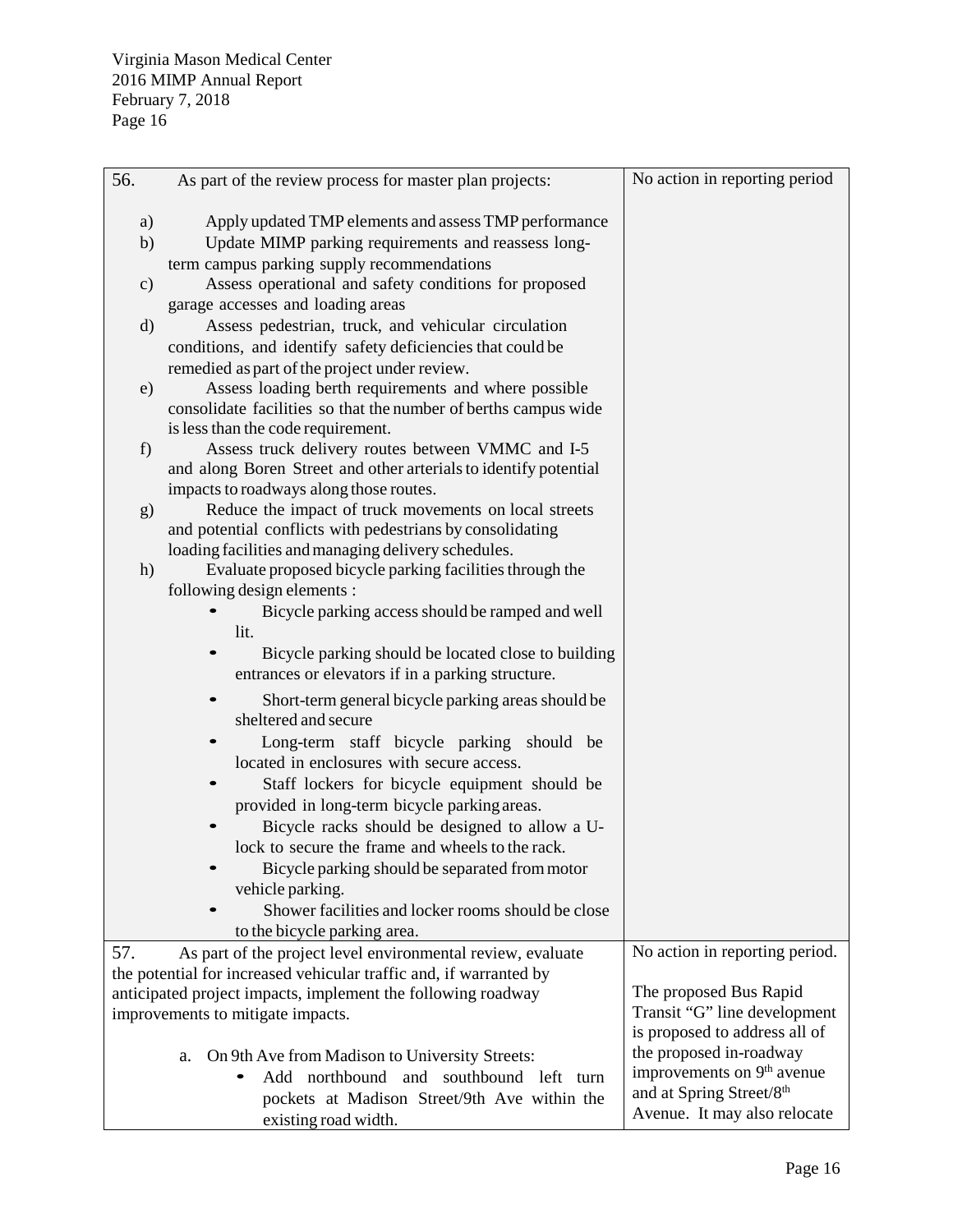| Signalize the intersection of Spring Street/9th                            | some transit stops on 9 <sup>th</sup> |  |  |  |
|----------------------------------------------------------------------------|---------------------------------------|--|--|--|
| Avenue and add a southbound left tum pocket                                | Avenue. Virginia Mason has            |  |  |  |
| and northbound right tum pocket on<br>9th                                  | been actively coordinating            |  |  |  |
| Avenue. As part of the redesign of the                                     | with SDOT's project                   |  |  |  |
| intersection to add the turn pockets, work                                 | managers on the development           |  |  |  |
| with King County Metro to evaluate the                                     | of these transit                      |  |  |  |
| relocation of the existing transit stop to optimize                        | improvements.                         |  |  |  |
| commuter use and connections and avoid                                     |                                       |  |  |  |
| conflicts<br>Virginia Mason<br>with<br>access<br>to                        |                                       |  |  |  |
| facilities.<br>Maintain<br>pedestrian<br>safety<br>by                      |                                       |  |  |  |
| including pedestrian crossing beacons<br>and                               |                                       |  |  |  |
| controls and curb bulbs on Spring Street and on                            |                                       |  |  |  |
| 9th Avenue if there is adequate road width. Add                            |                                       |  |  |  |
| northbound and southbound left tum pockets at                              |                                       |  |  |  |
| Seneca Street/ 9th Ave within the existing road                            |                                       |  |  |  |
| width.                                                                     |                                       |  |  |  |
| Improve sidewalks and roadway crossings to                                 |                                       |  |  |  |
| enhance pedestrian safety as part of frontage                              |                                       |  |  |  |
| improvements when the 9th Avenue Garage                                    |                                       |  |  |  |
| and Buck Pavilion sites are redeveloped.                                   |                                       |  |  |  |
| On Seneca Street:<br>$\mathbf{b}$ .                                        |                                       |  |  |  |
| Signalize the intersection of Seneca Street/ Terry                         |                                       |  |  |  |
|                                                                            |                                       |  |  |  |
| Ave when the hospital core is redeveloped and                              |                                       |  |  |  |
| the south leg of the intersection is constructed as                        |                                       |  |  |  |
| a garage access.                                                           |                                       |  |  |  |
| Remove the Lindeman Garage access<br>on                                    |                                       |  |  |  |
| Seneca Street and provide a new access on 9th                              |                                       |  |  |  |
| Avenue when the Lindeman Pavilion is expanded.                             |                                       |  |  |  |
| c. At Spring Street/ 8th Ave, provide a northbound right                   |                                       |  |  |  |
| turn lane within the existing road width or shift the stop                 |                                       |  |  |  |
| control to the northbound/southbound movements.                            |                                       |  |  |  |
| Public Services - Police                                                   | No action in reporting period.        |  |  |  |
| 58.<br>Include permanent site design features to help reduce criminal      |                                       |  |  |  |
| activity and calls for service, including: orienting buildings towards     |                                       |  |  |  |
| sidewalks, streets and/or public open spaces; providing convenient         |                                       |  |  |  |
| public connections between buildings onsite and to the surrounding         |                                       |  |  |  |
| area; and providing adequate lighting and visibility onsite, including     |                                       |  |  |  |
| pedestrian lighting.                                                       |                                       |  |  |  |
| 59.<br>Apply Crime Prevention through Environmental Design                 | No action in reporting period         |  |  |  |
| (CPTED) principles to the development of its open space and public         |                                       |  |  |  |
| amenities to enhance the safety and security of the areas.                 |                                       |  |  |  |
| Public Services - Water/Sewer/Storm water<br>No action in reporting period |                                       |  |  |  |
| 60.<br>Evaluate the impact of development on the sewer                     |                                       |  |  |  |
| infrastructure from the development site to where SPU's collection         |                                       |  |  |  |
| system connects to King County interceptors (approximately 4,500 LF        |                                       |  |  |  |
| downstream).                                                               |                                       |  |  |  |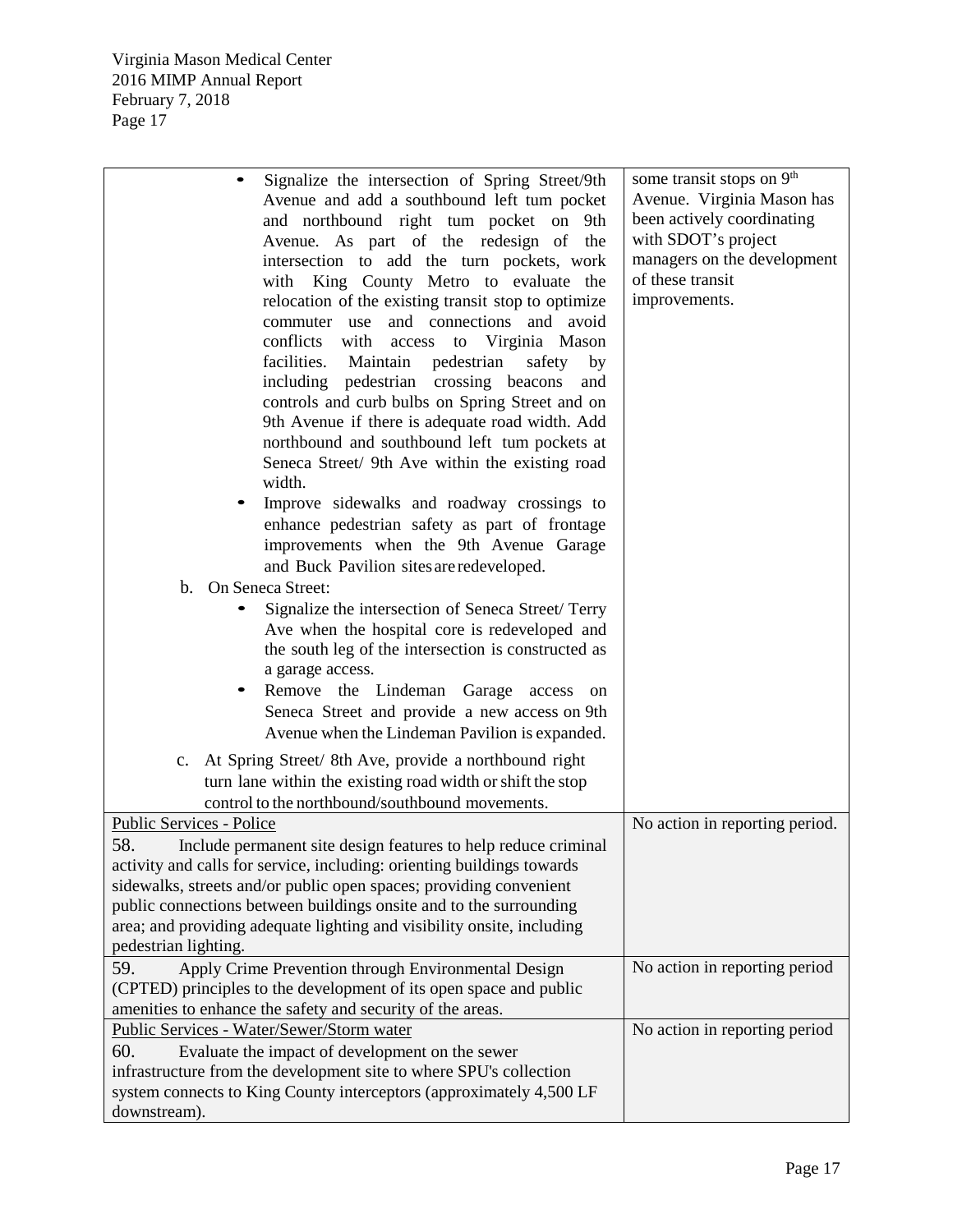| 61.<br>Consider the installation of low impact development               | No action in reporting period  |  |  |
|--------------------------------------------------------------------------|--------------------------------|--|--|
| measures such as bioretention cells or bioretention planters to reduce   |                                |  |  |
| the demand on storm water infrastructure.                                |                                |  |  |
| 62.<br>Continue implementation of EnviroMason measures and other         | No changes in reporting        |  |  |
| measures to reduce the demand on water and sewer.                        | period                         |  |  |
| 63.<br>Implement the VMMC's Goal and Objective - To build                | Virginia Mason continues to    |  |  |
| facilities that are resource-efficient - Participate in the Seattle 2030 | strive to recycle as many of   |  |  |
| District challenge. Public Services - Solid Waste Continue               | our waste streams as feasible, |  |  |
| implementation of EnviroMason measures, VMMC's environmental             | in conjunction with the        |  |  |
| stewardship initiative, to include waste reduction programs, such as     | requirements of the diverse    |  |  |
| recycling operating room plastics, food waste composting, hazardous      | waste haulers.                 |  |  |
| waste recycling, and general office recycling.                           |                                |  |  |
| Public Services -- Solid Waste                                           | No changes in reporting        |  |  |
| Continue implementation of EnviroMason measures,<br>64.                  | period                         |  |  |
| VMMC's environmental stewardship initiative, to include waste            |                                |  |  |
| reduction programs, such as recycling operating room plastics, food      |                                |  |  |
| waste composting, hazardous waste recycling, and general office          |                                |  |  |
| recycling.                                                               |                                |  |  |

- C. Virginia Mason's SAC is currently several members short of its full complement. Filling these vacancies will likely be deferred until there are active projects for the SAC to advise upon, or when the SAC goes below the minimum number of active members.
- D. Virginia Mason hosted a Standing Advisory Committee meeting on September 26, 2017 to introduce the new SAC members to the group and to review the Master Plan in general. Landscaping improvements, campus sign updates, transportation Management Plan updates, Madison BRT work, HVAC upgrades on the roofs, proposed oxygen Yard maintenance work and new partnerships with regional partners were discussed. No actions were taken by the SAC.
- E. The SAC did ask whether the MIMP required replacement housing to be workforce housing. Maureen Sheehan followed up to inform the SAC that some of the housing mitigation funds paid to Office of Housing have been allocated to the  $7<sup>th</sup>$  and Cherry project by Plymouth Housing, and some funds are still available for other First Hill projects.
- F. Virginia Mason has been actively participating in promoting the Public Realm Action Plan (PRAP) adopted by SDOT for First Hill that describes improvements to several streets on First Hill that are within the Major Institution Overlay Boundary. The impacted streets are Terry Avenue, University and Terrace Street. Virginia Mason has been advocating with the First Hill community for developers to include PRAP recommendations into their proposed projects for First Hill, and has been successful at influencing the projects favorably towards the PRAP. Virginia Mason has participated as a member of the First Hill Improvement Association in the successful request from the Washington State Convention Center to spend some of their street and alley vacation mitigation funds on First Hill to improve Terry Avenue.
- G. Virginia Mason has also been actively engaged with SDOT and King County Metro in planning Bus Rapid Transit Line (BRT) improvements to Madison Avenue, at the south edge of the MIO. Virginia Mason has provided representation at a number of public meetings, and smaller focus group meetings to advance the development of the BRT line. Concerns have been raised about the current proposed alignment of the proposed stop at Terry and Madison, as it is proposed to block Terry Avenue in the middle of Madison Street. Virginia Mason has written a letter to SDOT on December 2, 2015 stating their concerns about the potential traffic impacts this stop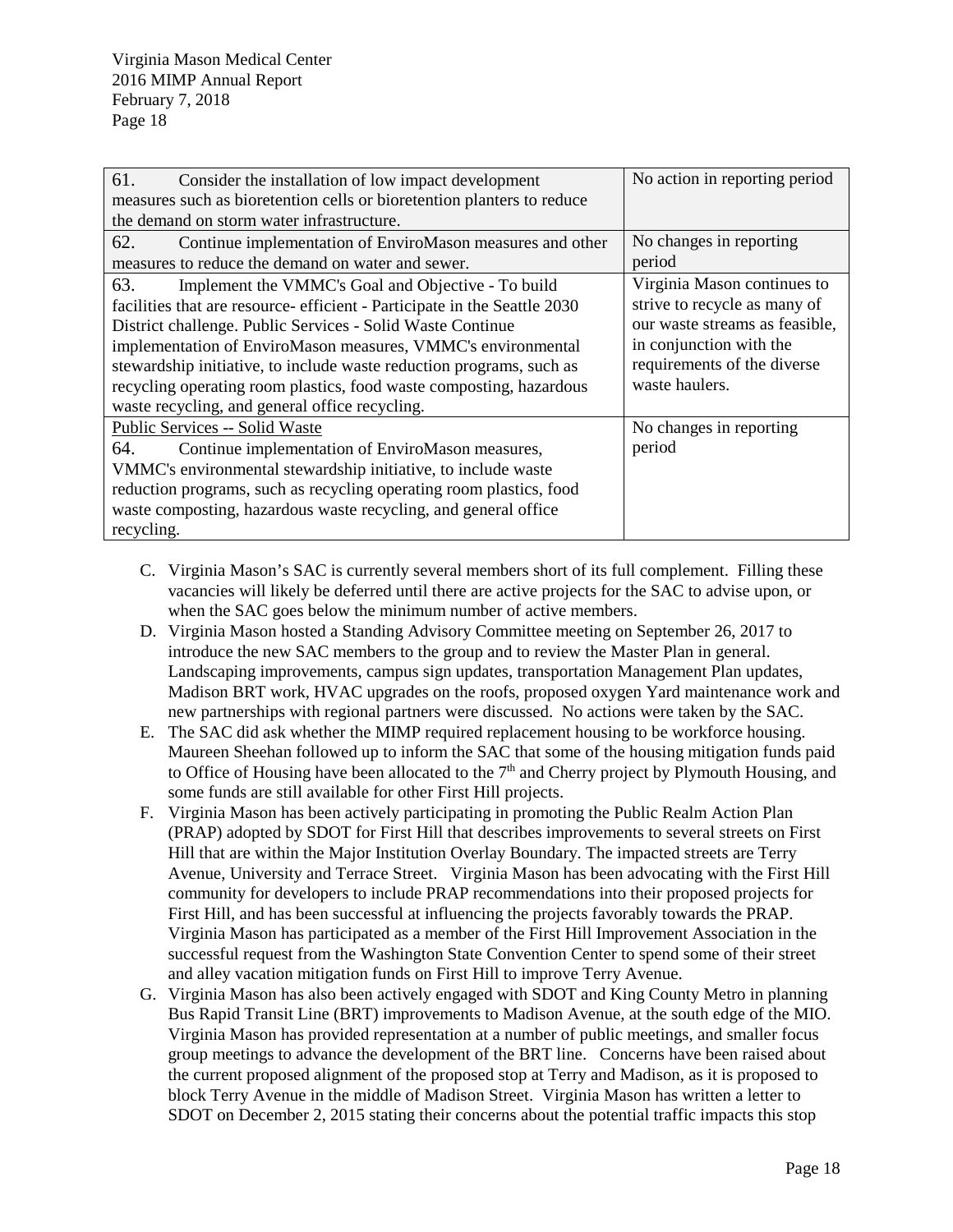location may have on the ingress and egress of vehicles to the 1000 Madison proposed building, and to the hospital Emergency Department, asking for the proposed MIMP development to be taken into consideration in the development of the BRT Environmental Impact Statement. However, this project is exempt from an EIS. The most recent design for BRT also is now prohibiting turns northbound by cars traveling east across Madison at most intersections. This will significantly adversely impact patients and visitors to Virginia Mason. Virginia Mason has written to the BRT staff requesting that they reconsider the intersection design at  $9<sup>th</sup>$  and Madison, as the BRT design can allow for left turns from Madison eastbound to  $9<sup>th</sup>$  Avenue at this location. These outstanding issues of traffic impacts needs to be resolved as the project moves into formal design.

H. The Major Institution Master Plan, Design Guidelines and Environmental Impact Statement are available on Virginia Mason's website at:<https://www.virginiamason.org/MIMP>

# III. **Major Institution Development Activity Initiated or Under Construction Within the MIO Boundary During the Reporting Period:**

- A. List & Describe Development Activity Initiated or Under Construction (Non-Leased Activity)
	- a. Numerous small tenant improvement projects have occurred within the existing buildings. They have not affected the aspects of the campus governed by the MIMP legislation.
- B. Major Institution Leasing Activity to Non-Major Institution Uses.
	- a. Virginia Mason has not leased additional space within its MIO to Non-Major Institution uses within the reporting period.

# IV. **Major Institution Development Activity Outside but within 2,500 Feet of the MIO District Boundary:**

- A. Leasing Activity During the Reporting Period
	- a. Virginia Mason currently does not lease any space outside, but within 2,500 feet of the MIO boundary, except for their lease holdings in Metropolitan Park West, 1100 Olive Way, Seattle, WA 98101 which is located within the Downtown Zone, and therefore exempt from MIMP-related adjacency concerns.
	- b. Virginia Mason has not leased additional space, or given up leased space within 2,500 feet of the MIO during the Reporting Period.
	- c. Some of Virginia Mason's leased off-site parking within 2,500 feet of the MIO has been changed or relocated. This offsite parking is allowed per 23.69.022 a.1, and is included in the Transportation Management Plan, per 23.69.022.a.5.
- B. Land and Building Acquisition During the Reporting Period
	- a. Virginia Mason has not acquired land or buildings within 2,500 feet of the MIO during the Reporting Period. Virginia Mason did sell a parcel they owned at 1111 Summit during the reporting period. This parcel was not in the Major Institution Overlay.
- A. Land and Building Acquisition during the Reporting Period: None.
- V. **Progress made in achieving the Goals and Objectives contained in the Transportation Management Program towards the reduction of Single-Occupant Vehicle use by Institution Employees, staff and/or students:**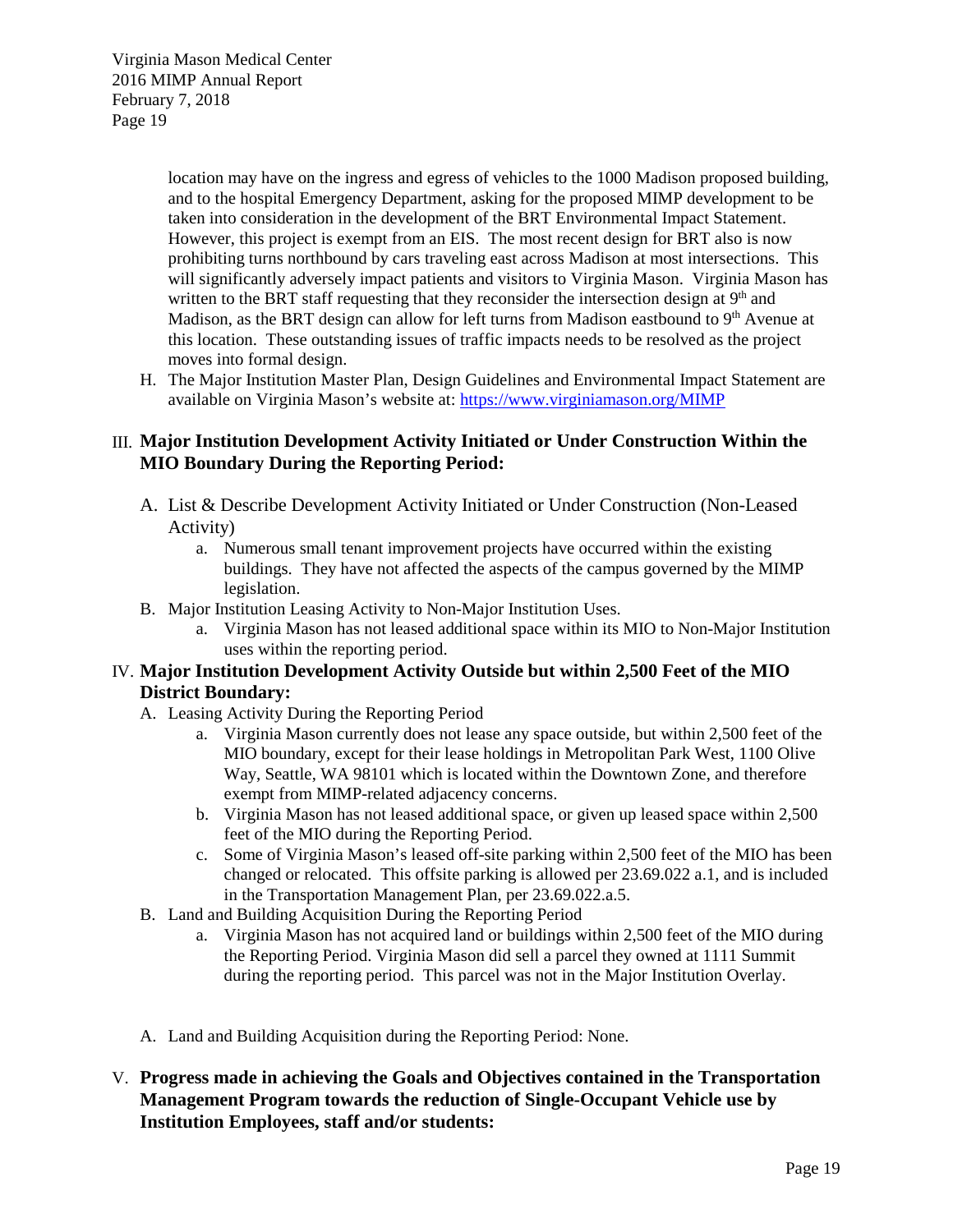A. General Overview of progress in achieving the goals and objectives contained in the TMP:

The 2013 Master Plan established an SOV goal for Virginia Mason employees of 30% or lower. In 2017, this rate decreased from 32.5% to 26%, a substantial reduction in SOV use, and well under the 30% target. Many factors may have influenced this change in commute patterns, including increased transit capacity. Virginia Mason has been actively lobbying at the local and state level for expanded Transit coverage to improve capacity.

Virginia Mason is continuing to offer annual bus passes through ORCA for single and double zones for an annual fee of \$50.00. Virginia Mason also offers subsidized ferry passes for walkons. Virginia Mason also encourages staff to carpool via Rideshare Online.

Virginia Mason offers a Guaranteed Ride Home for staff.

Virginia Mason also provides secure bike storage and shower facilities at our Seattle Main campus and at our offices in Metropolitan Park West.

Various non-SOV commute options are detailed in the Master Plan and are promoted to all new employees through Virginia Mason's green commuting program under the Enviromason program, and updates are offered regularly via on-site transportation fairs and other promotional events. Options include Bike, Bus, Carpool, Ferry, Light Rail, Motorcycle, Train, Vanpool, Walking, Heavily Subsidized ORCA Cards and Corporate Smart Cars for work-related travel.

Thank you

Betsy Braun

### **Elizabeth "Betsy" Braun**

Director, Planning & Real Estate



Design, Construction & Properties Management Virginia Mason 1202 Terry Ave., rm. 309, R3-DCPM Seattle, WA 98101-2756 (206) 341-0941 phone (206) 679-5696 mobile Betsy.Braun@Virginiamason.org VirginiaMason.org